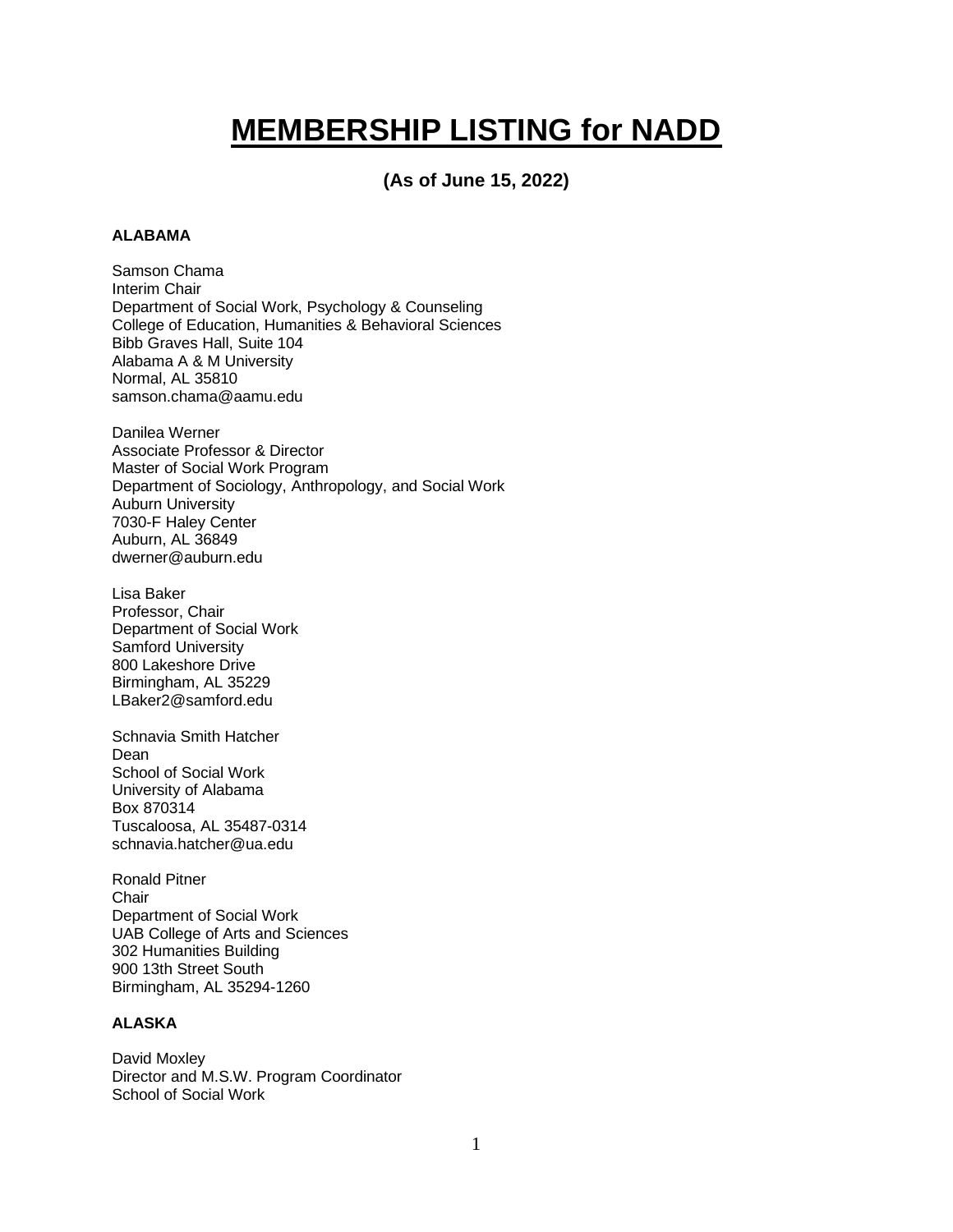University of Alaska Anchorage College of Health and Social Welfare 3211 Providence Drive Anchorage, AK 99508-8230 dpmoxley@alaska.edu

#### **ARIZONA**

Elizabeth Lightfoot Director, School of Social Work Arizona State University 411 N. Central Ave, Suite 800 Phoenix, AZ 85004 Liz.Lightfoot@asu.edu

Kathleen Downey Director of Social Work College of Humanities And Social Sciences Grand Canyon University 3300 W. Camelback Road Academic Compliance and Regulation, Building 26 Phoenix, AZ 85017 Kathleen.Downey@Gcu.Edu

## **ARKANSAS**

Stephen Kapp **Director** School of Social Work University of Arkansas at Little Rock 2801 S. University Avenue Little Rock, AR 72204 sakapp@ualr.edu

Johanna Thomas **Director** School of Social Work University of Arkansas ASUP 106 Fayetteville, AR 72701 johannat@uark.edu

## **CALIFORNIA**

Mary Rawlings Chair Social Work Programs (BSW and MSW) Azusa Pacific University 901 E. Alosta Avenue Azusa, CA 91702-7000 mrawlings@apu.edu

Tobi DeLong Hamilton MSW Program Director Assistant Professor of Social Work MSW Program, School of Arts and Sciences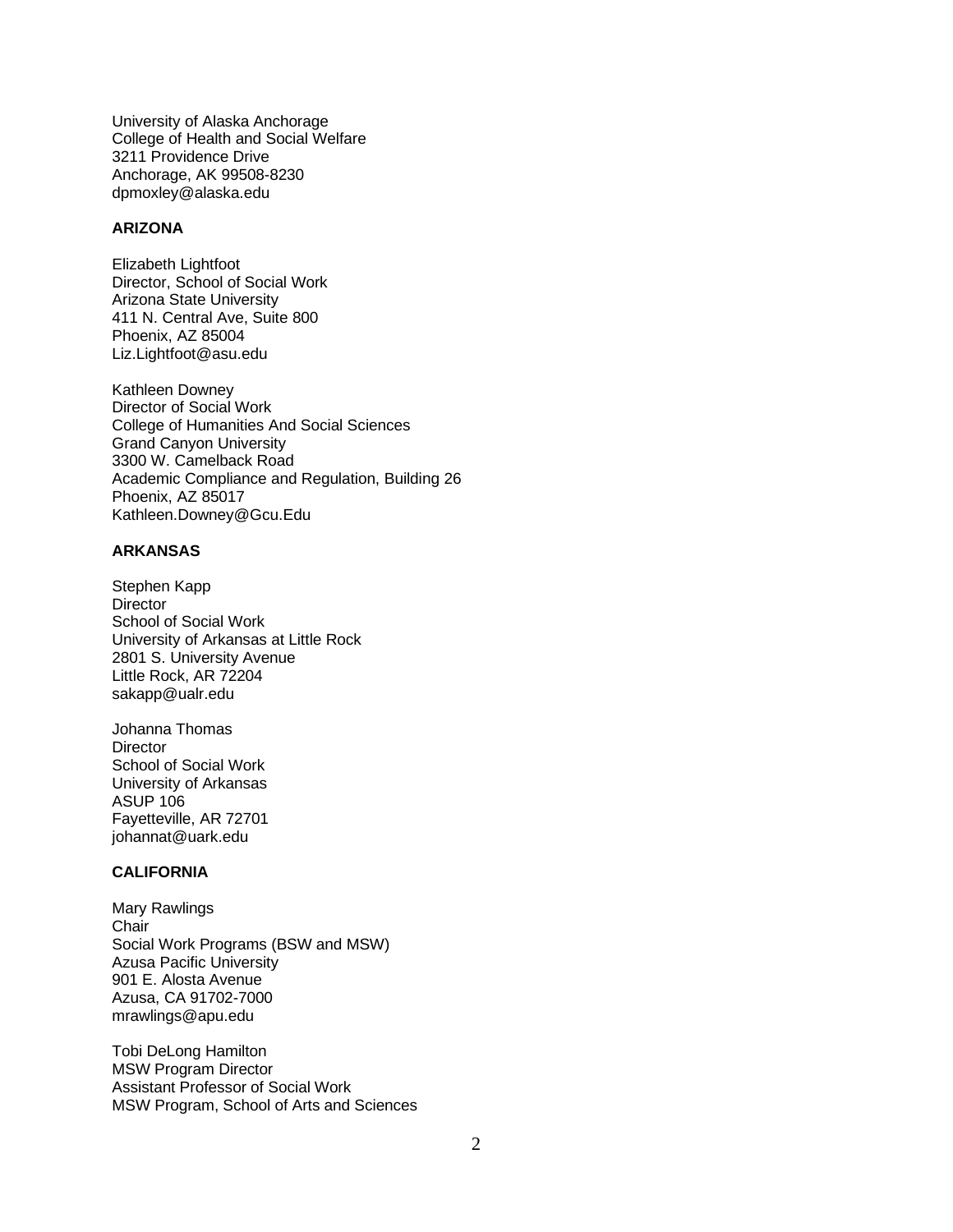University of Massachusetts Global 16355 Laguna Canyon Rd. Irvine, CA 92618 tdelongh@umassglobal.edu

Jong Choi Chair and Director Department of Social Work California State University, Bakersfield 9001 Stockdale Highway Bakersfield, CA 93311-1099 jchoi6@csub.edu

Susan Roll **Director** California State University, Chico School of Social Work Chico, CA 95929-0550 sroll@csuchico.edu

Sarah Taylor Interim Chair Department of Social Work California State University, East Bay 25800 Carlos Bee Boulevard Hayward, CA 94542 sarah.taylor@csueastbay.edu

Iran Barrera **Chair** Department of Social Work Education California State University, Fresno 5310 N. Campus Drive, PH 102 Fresno, CA 93740-8019 irbarrera@csufresno.edu

Mikyong Kim-Goh **Chair** Department of Social Work California State University, Fullerton P.O. Box 6868 Fullerton, CA 92834-6868 mkimgoh@fullerton.edu

Nancy Meyer-Adams **Director** School of Social Work California State University, Long Beach 1250 Bellflower Boulevard Long Beach, CA 90840-4602 Nancy.Meyer-Adams@csulb.edu

Siyon Rhee **Director** School of Social Work California State University, Los Angeles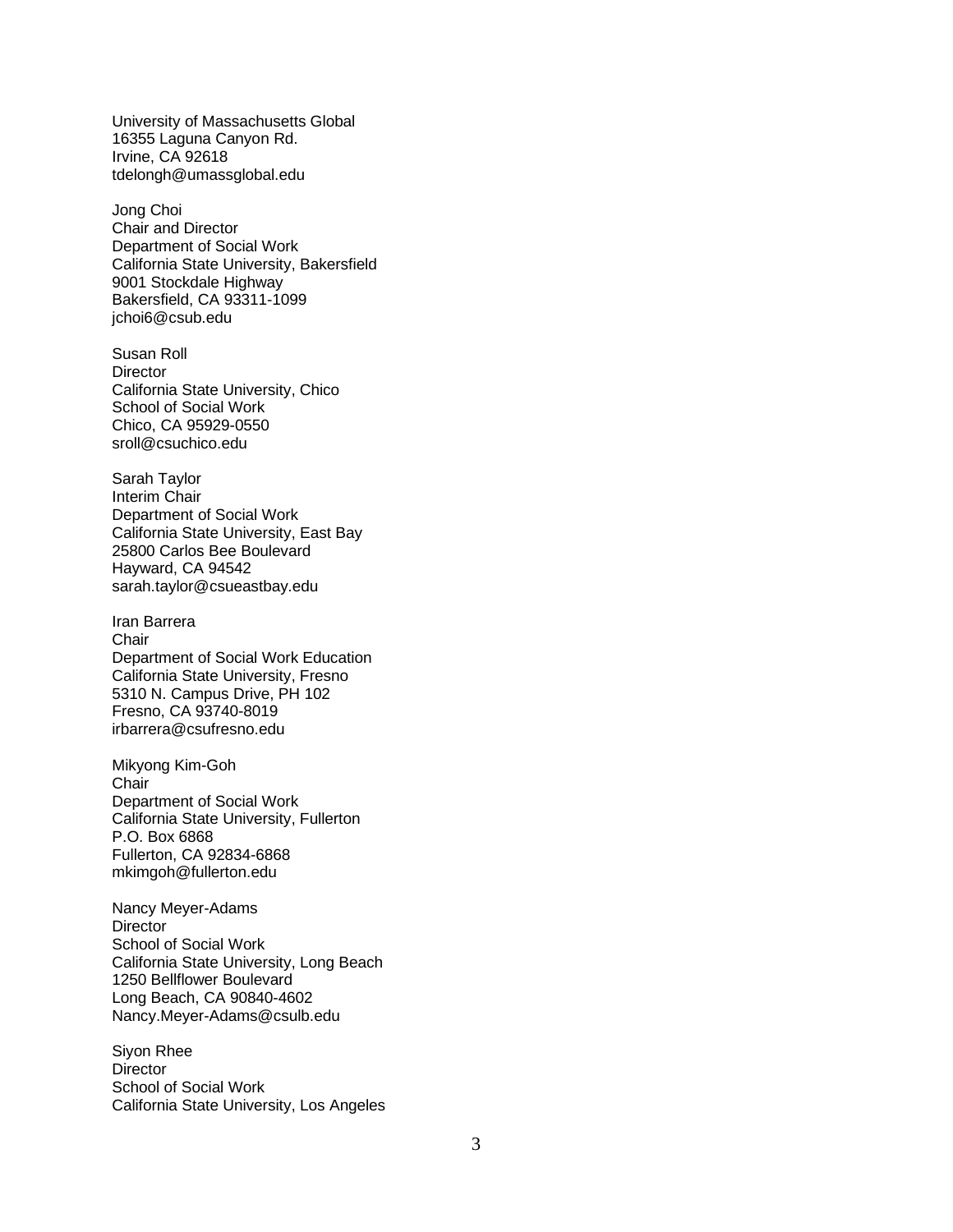5151 State University Drive Los Angeles, CA 90032 srhee@exchange.calstatela.edu

Maria Gurrola **Chair** Dept of Social Work College of Professional Studies CSU Monterey Bay 100 Campus Center / Beach Hall West Seaside, CA 93955 mgurrola@csumb.edu

Jodi L. Brown Chair Department of Social Work California State University, Northridge 18111 Nordhoff Street Northridge, CA 91330-8226 jodi.brown@csun.edu

Tyler Argüello **Director** Division of Social Work California State University, Sacramento 6000 J St. Sacramento, CA 95819-6090 tyler.arguello@csus.edu

Carolyn McAllister Associate Professor and Director School of Social Work California State University, San Bernardino 5500 University Parkway San Bernardino, CA 92407-2397 cmcallis@csusb.edu

Blake Beecher Chair Department of Social Work California State University, San Marcos 330 S. Twin Oaks Valley Road San Marcos, CA 92096 bbeecher@csusm.edu

John Garcia **Chair** Social Work Department California State University, Stanislaus 1 University Circle Turlock, CA 95382 Jgarcia@csustan.edu

Jamie Jensen **Chair** Department of Social Work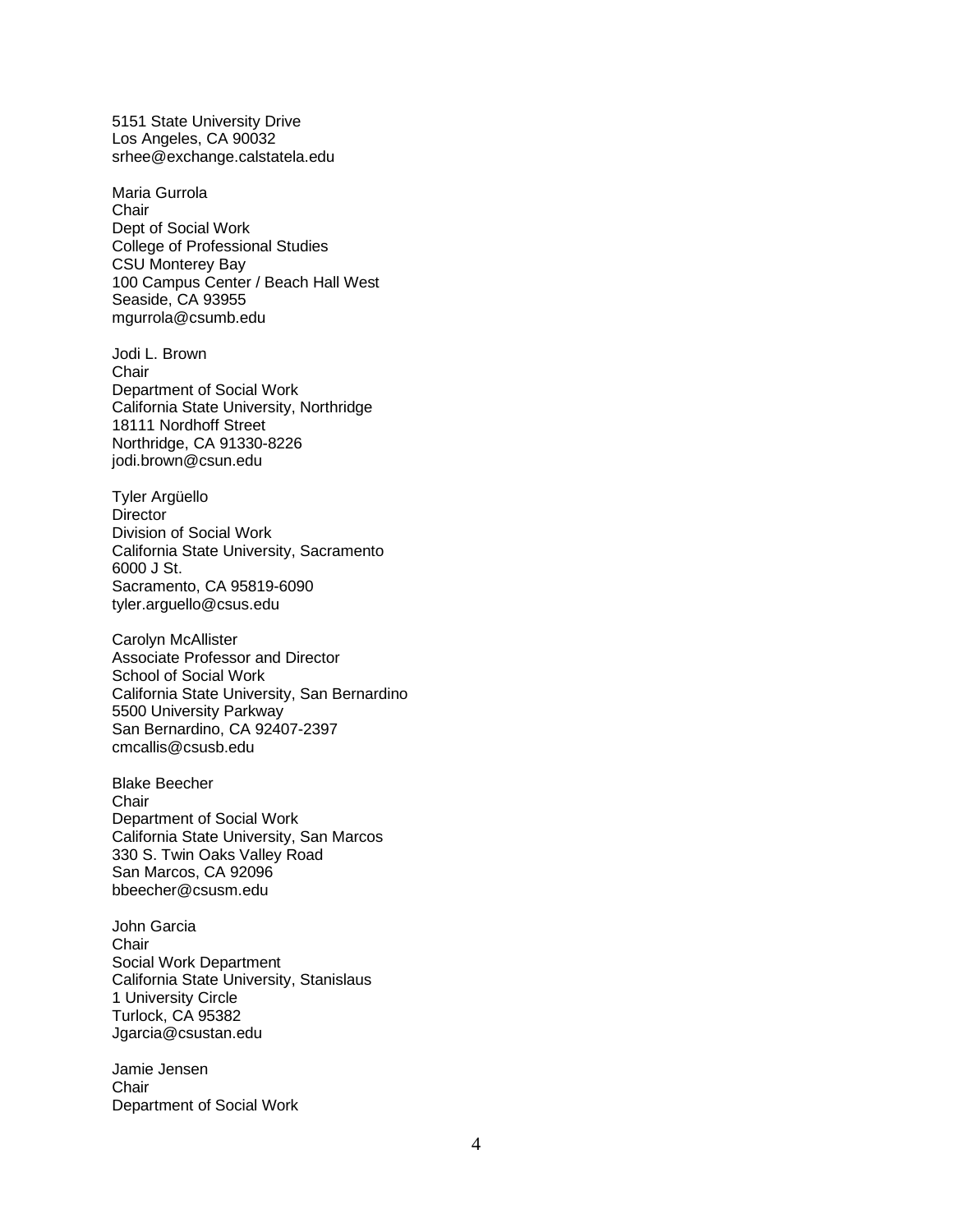Humboldt State University Library 50 1 Harpst Street Arcata, CA 95521-8299 Jamie.jensen@humboldt.edu

Beverly J. Buckles Chair and Professor Department of Social Work Dean, School of Behavioral Health Loma Linda University Griggs Hall Loma Linda, CA 92350 bbuckles@llu.edu

Jong Won Min **Director** School of Social Work San Diego State University 5500 Campanile Drive San Diego, CA 92182-4119 JWMIN@sdsu.edu

Jerry Shapiro **Director** School of Social Work San Francisco State University 1600 Holloway Avenue San Francisco, CA 94132 jshap@sfsu.edu

Peter Lee **Director** School of Social Work San José State University One Washington Square Suite 215 San Jose, CA 951920124 peter.a.lee@sjsu.edu

Linda Burton Dean School of Social Welfare University of California at Berkeley 120 Haviland Hall, MC # 7400 Berkeley, CA 94720-7400 lburton@berkeley.edu

Laura Abrams **Director** UCLA Luskin Social Welfare University of California at Los Angeles 3250 Public Policy Building Box 951656 Los Angeles, CA 90095-1656 Abrams@luskin.ucla.edu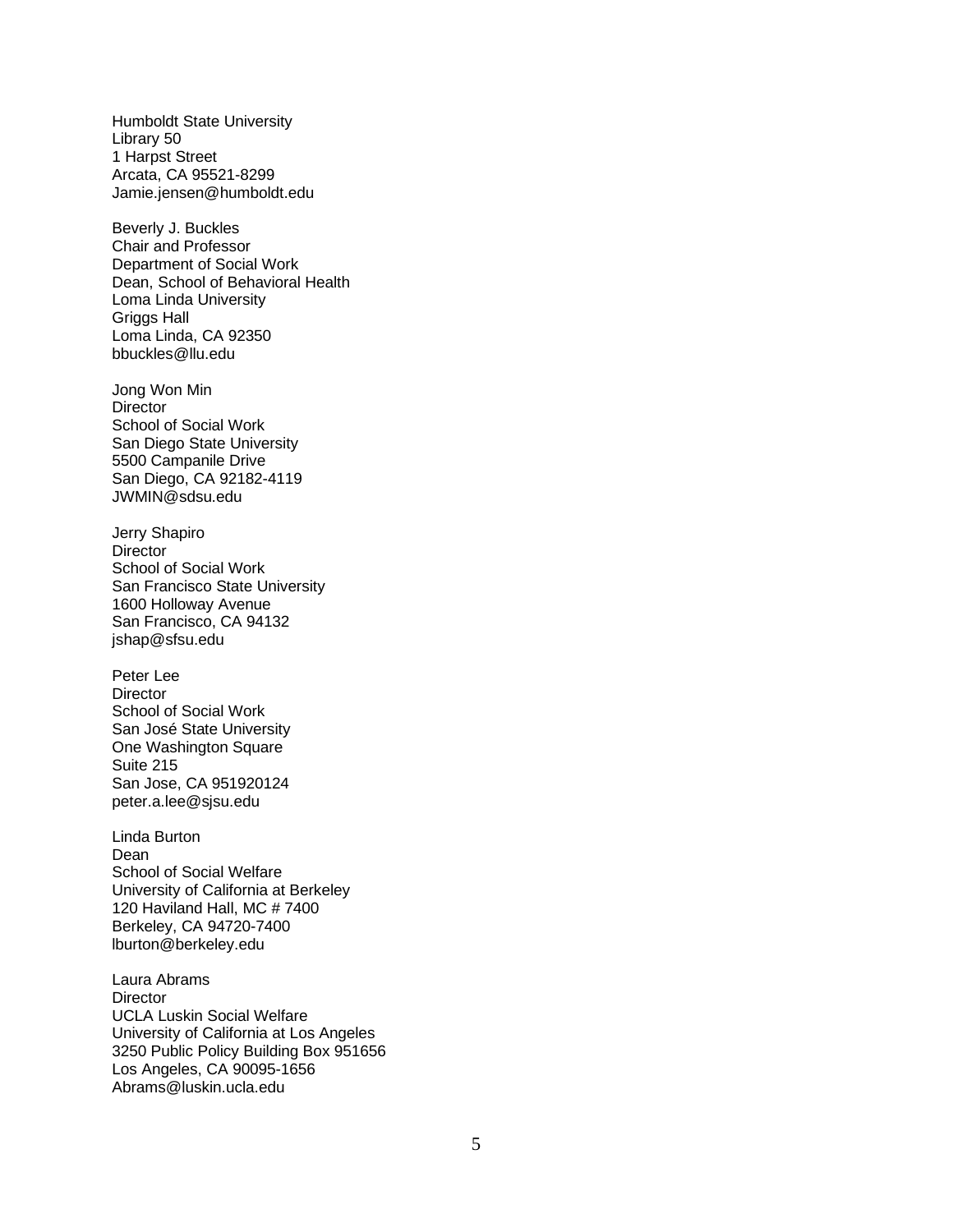Sarah Gehlert Dean Dworak-Peck School of Social Work University of Southern California MRF Building, Room 214 699 W. 34th St. Los Angeles, CA 90089-0411 gehlert@usc.edu

## **COLORADO**

Charlotte Bright **Director** School of Social Work Colorado State University 127 Education Building Fort Collins, CO 80523-1586 Charlotte.Bright@colostate.edu

Jessica H. Retrum Chair, Associate Professor Department of Social Work, Office W Metropolitan State University of Denver Campus Box 70, P.O. Box 173362 Denver, CO 80217-3362 jhaxton1@msudenver.edu

Catherine A Simmons Professor, MSW Director, & Chair, UCCS Social Work School of Public Affairs University of Colorado Colorado Springs 1420 Austin Bluffs Pkwy Colorado Springs, CO 80918 csimmon4@uccs.edu

Amanda Moore McBride Dean Graduate School of Social Work University of Denver 2148 S. High St. Denver, CO 80208-2886 Amanda.McBride@du.edu

## **CONNECTICUT**

Carol Awasu MSW Program Director Department of Social Work School of Health Sciences Quinnipiac University Hamden, CT 06518 carol.awasu@qu.edu

Francis Origanti Associate Dean and Head Sacred Heart University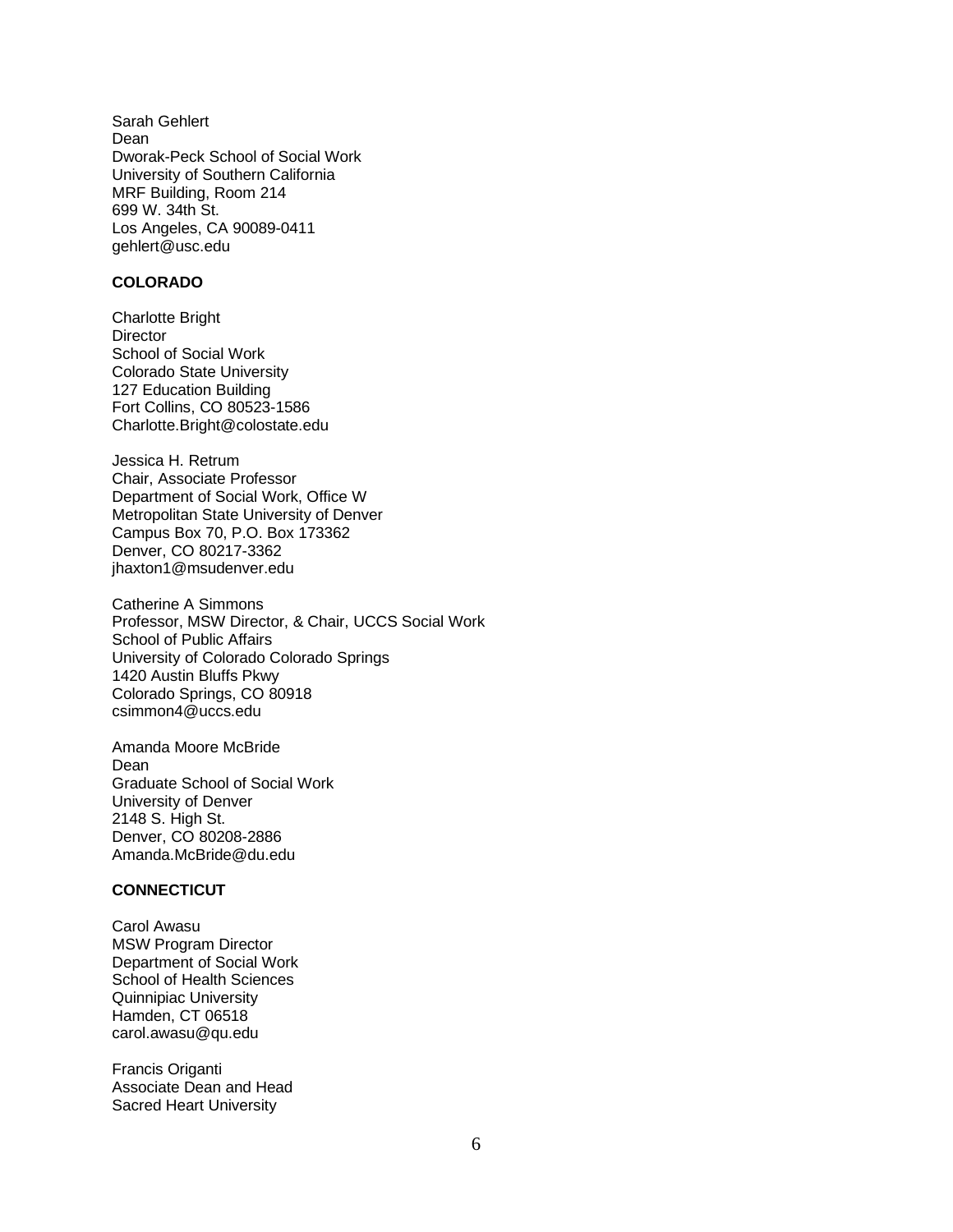School of Social Work College of Arts and Sciences West Campus- WC3A Room 308A 5151 Park Avenue Fairfield, CT 06825-1000 origantif@sacredheart.edu

Loida Reyes **Director** Graduate Social Work Program Southern Connecticut State University Department of Social Work 101 Farnham Avenue New Haven, CT 06515 reyesl7@southernct.edu

Nina Heller Dean School of Social Work University of Connecticut 38 Prospect Street Hartford, CT 06103 nina.heller@uconn.edu

Raymie H Wayne Professor & Department Chair Social Work & Equitable Community Practice University Of Saint Joseph 1678 Asylum Ave West Hartford, CT 06117 Rwayne@Usj.Edu

## **DELAWARE**

Ezekiel Ette Professor and Chair Delaware State University 1200 North Dupont Highway Dover, DE 19901 eette@desu.edu

#### **DISTRICT OF COLUMBIA**

Jo Ann Regan Dean National Catholic School of Social Service Catholic University of America Shahan Hall-Cardinal Station Washington, DC 20064 reganj@cua.edu

Kota Takayama MSW Program Director Department of Social Work Gallaudet University 800 Florida Avenue NE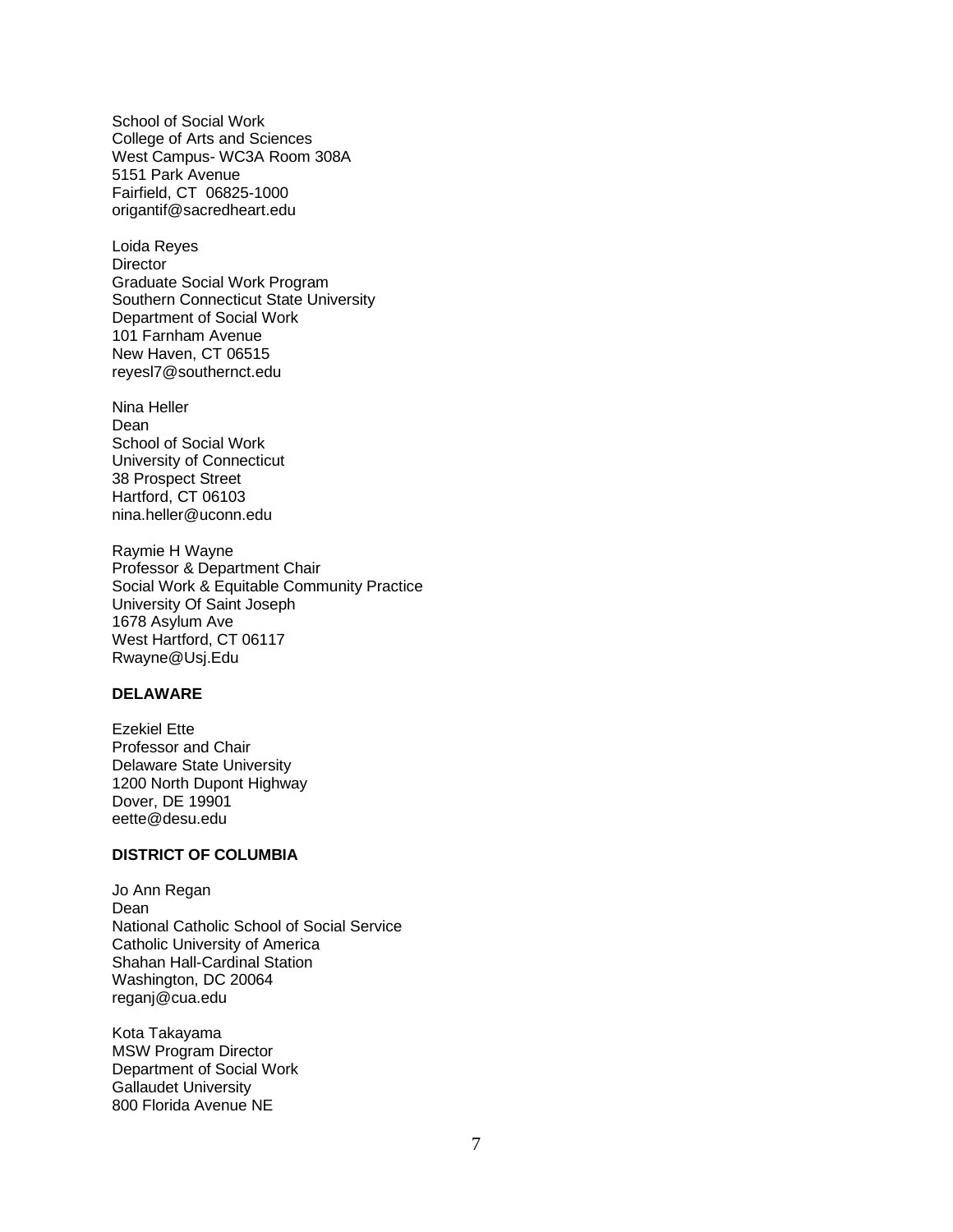Washington, DC 20002-3695 kota.takayama@gallaudet.edu

Sandra Crewe Dean School of Social Work Howard University 601 Howard Place, NW Washington, DC 20059 secrewe@howard.edu

## **FLORIDA**

Maria Teahan Interim Dean School of Social Work Barry University 11300 N.E. 2nd Avenue Miami Shores, FL 33161 mteahan@barry.edu

Naelys Luna Inaugural Dean and Professor College for Design and Social Inquiry Florida Atlantic University 777 Glades Road SO 44, Room 102 Boca Raton, FL 33431 ndiaz10@fau.edu

Hugh Clark **Chair** Social Work Department Florida Gulf Coast University College of Professional Studies 10501 FGCU Boulevard South Fort Myers, FL 33965-6565 hclark@fgcu.edu

Mary Helen Hayden Director and Professor School of Social Work Florida International University Robert Stempel College of Public Health and Social Work 11299 SW 8th Street Miami, FL 33199 haydenm@fiu.edu

Craig Stanley Interim Dean College of Social Work Florida State University Suite 2500 – University Center C 296 Champions Way Tallahassee, FL 32306-2570 cstanley@fsu.edu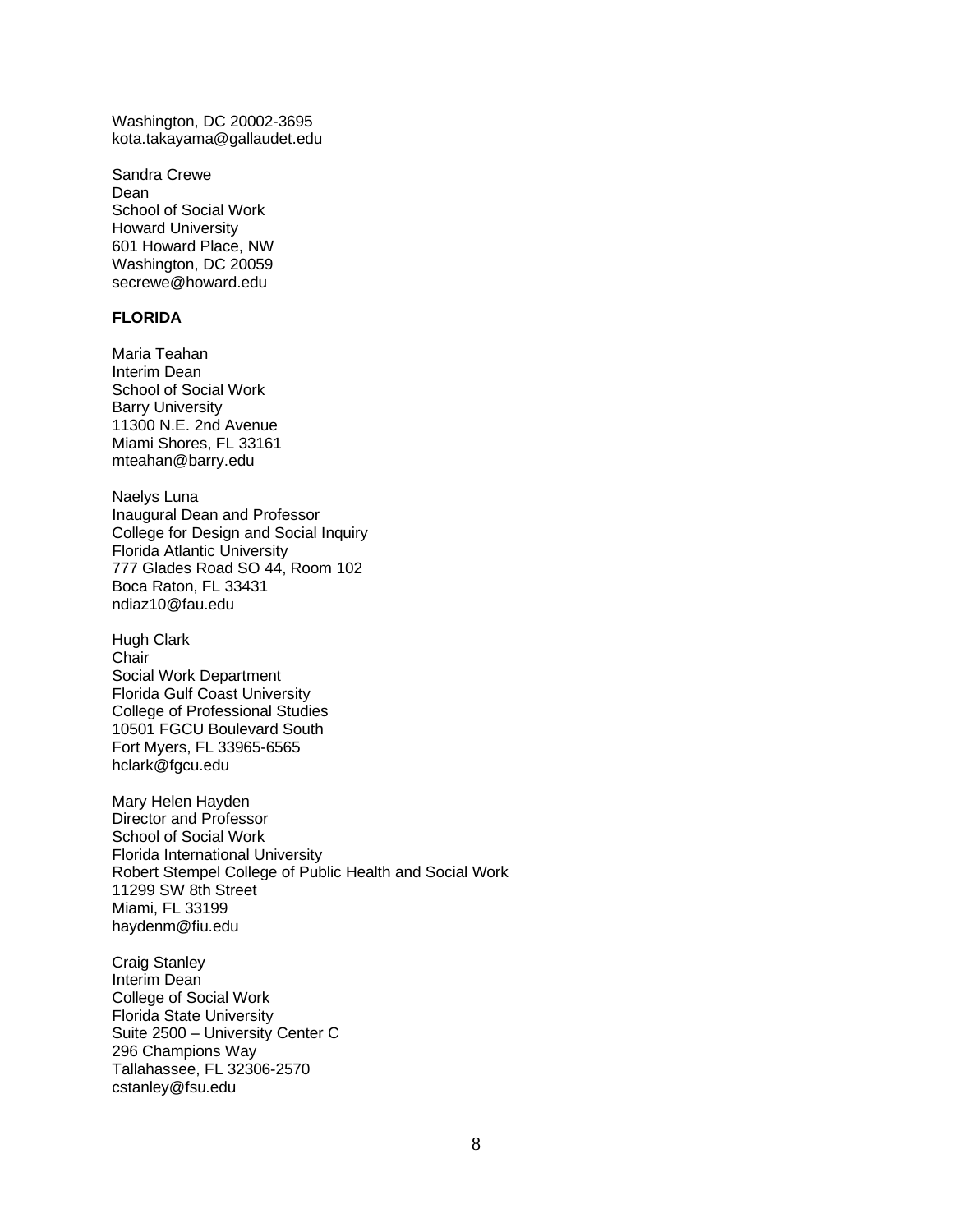Courtney E. Wiest Director of Graduate Social Work & Assistant Professor of Social Work Saint Leo University Social Work Department P O Box 6665 Saint Leo, FL 33574 Courtney.Wiest@saintleo.edu

Matthew Theriot **Director** School of Social Work University of Central Florida P.O. Box 163358 Orlando, FL 32828 Matthew.Theriot@ucf.edu

Michiel (Riaan) van Zyl Director & Professor School of Social Work University of South Florida 13301 Bruce B. Downs Blvd., MHC1400 Tampa, FL 33612 riaan@usf.edu

Diane Scott Dean and Social Work Professor College of Education and Professional Studies Department of Social Work University of West Florida 11000 University Parkway Bldg 85 Room 106 Pensacola, FL 32514 dscott2@uwf.edu

#### **GEORGIA**

Jenny Jones Dean Whitney M. Young, Jr., School of Social Work Clark Atlanta University 223 James P. Brawley Drive, S.W. Atlanta, GA 30314-4391 jjones@cau.edu

Peter Lyons Interim Director School of Social Work Georgia State University 140 Decatur St, #1242 Atlanta, GA 30303 plyons@gsu.edu

Alan Kirk Interim Program Director MSW Program Department of Social Work and Human Services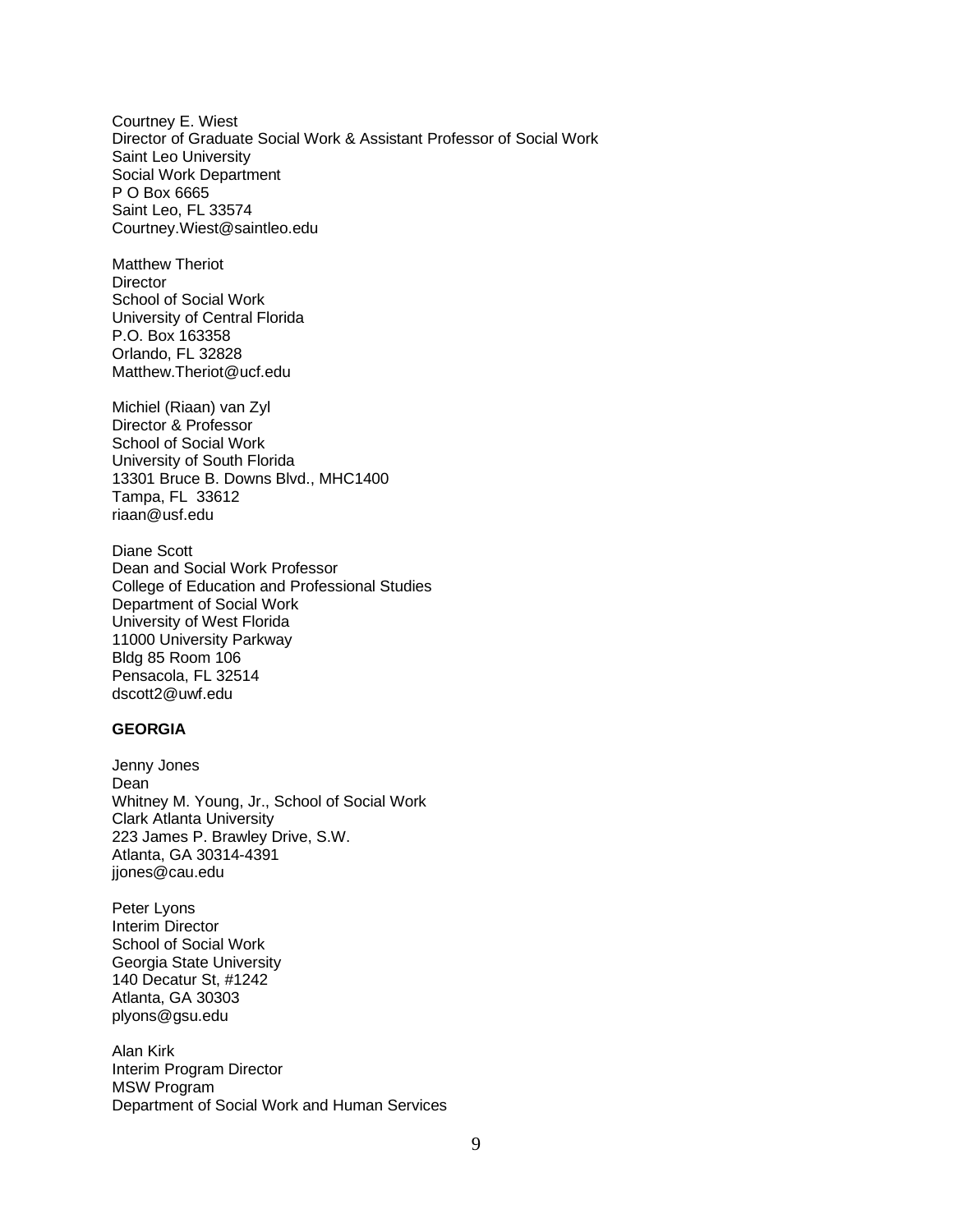Kennesaw State University 520 Parliament Garden Way NW, MD 4103 Kennesaw, GA 30144 akirk@kennesaw.edu

Catherine R. Gayle Associate Professor and Chair Department of Social Work Savannah State University Social Sciences Bldg. 3219 College Street Savannah, GA 31404 gaylec@savannahstate.edu

Llewellyn "Lee" Cornelius Interim Dean School of Social Work University of Georgia 279 Williams St Athens, GA 30602 lcornel@uga.edu

Josphine Chaumba MSW Program Director Department of Human Services Dewar College of Education & Human Services Valdosta State University 2221 Health Sciences and Business Administration Building Valdosta, GA 31698 jchaumba@valdosta.edu

## **HAWAII**

Jing Guo Social Work Department Chair Thompson School of Social Work & Public Health University of Hawai'i at Manoa 2430 Campus Road Gartley Hall Honolulu, HI 96822 jingguo@hawaii.edu

## **IDAHO**

Randy Magen **Director** School of Social Work Boise State University 1910 University Drive Boise, ID 83725-1940 randymagen@boisestate.edu

## **ILLINOIS**

Brenda Barnwell Dean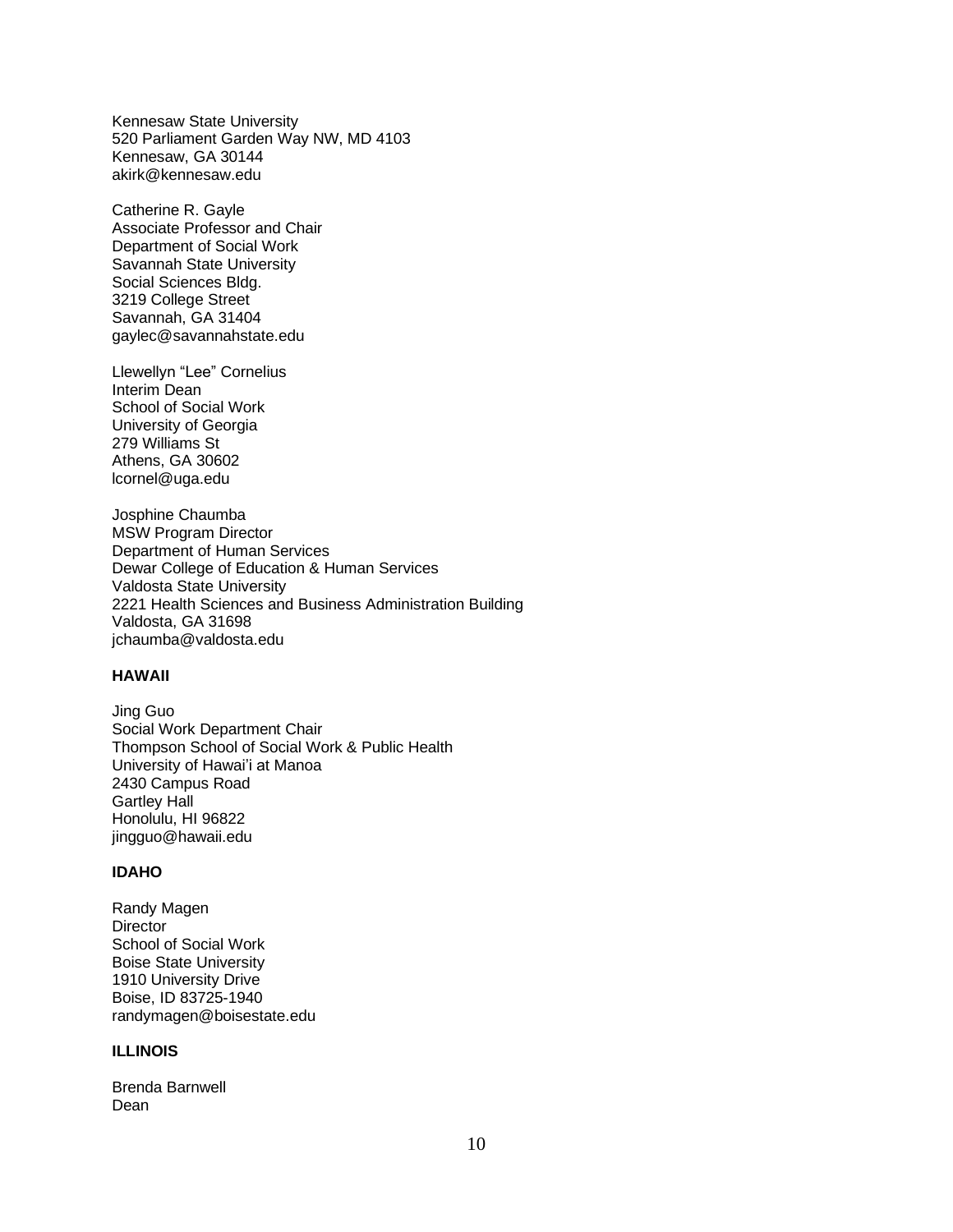School of Social Work Aurora University 347 S. Gladstone Avenue Aurora, IL 60506-4892 bbarnwell@aurora.edu

Stacey Borasky Dean, MSW Program Chamberlain University College of Health Professions 500 West Monroe St, Suite 28 Chicago, IL 60661 sborasky@chamberlain.edu

Vimala Pillari **Chair** Department of Social Work Chicago State University Williams Science 116 A 9501 S. King Drive Chicago, IL 60628-1598 vpillari@csu.edu

R. Noam Ostrander **Chair** Department of Social Work DePaul University 1 E. Jackson Blvd Chicago, IL 60604-2287 noam.ostrander@depaul.edu

Julie Bach Interim Director School of Social Work Dominican University Priory Campus 7200 W. Division St. River Forest, IL 60305-1066 jbach@dom.edu

Cassandra McKay-Jackson Director, MSW Degree Program Erikson Institute Graduate School in Child Development 451 North LaSalle Street Chicago, IL 60654-4510 CMcKayJackson@erikson.edu

Gerri Outlaw Chair, Department of Social Work College of Health Professions Governors State University Masters of Social Work Program University Park, IL 60466 GOutlaw@govst.edu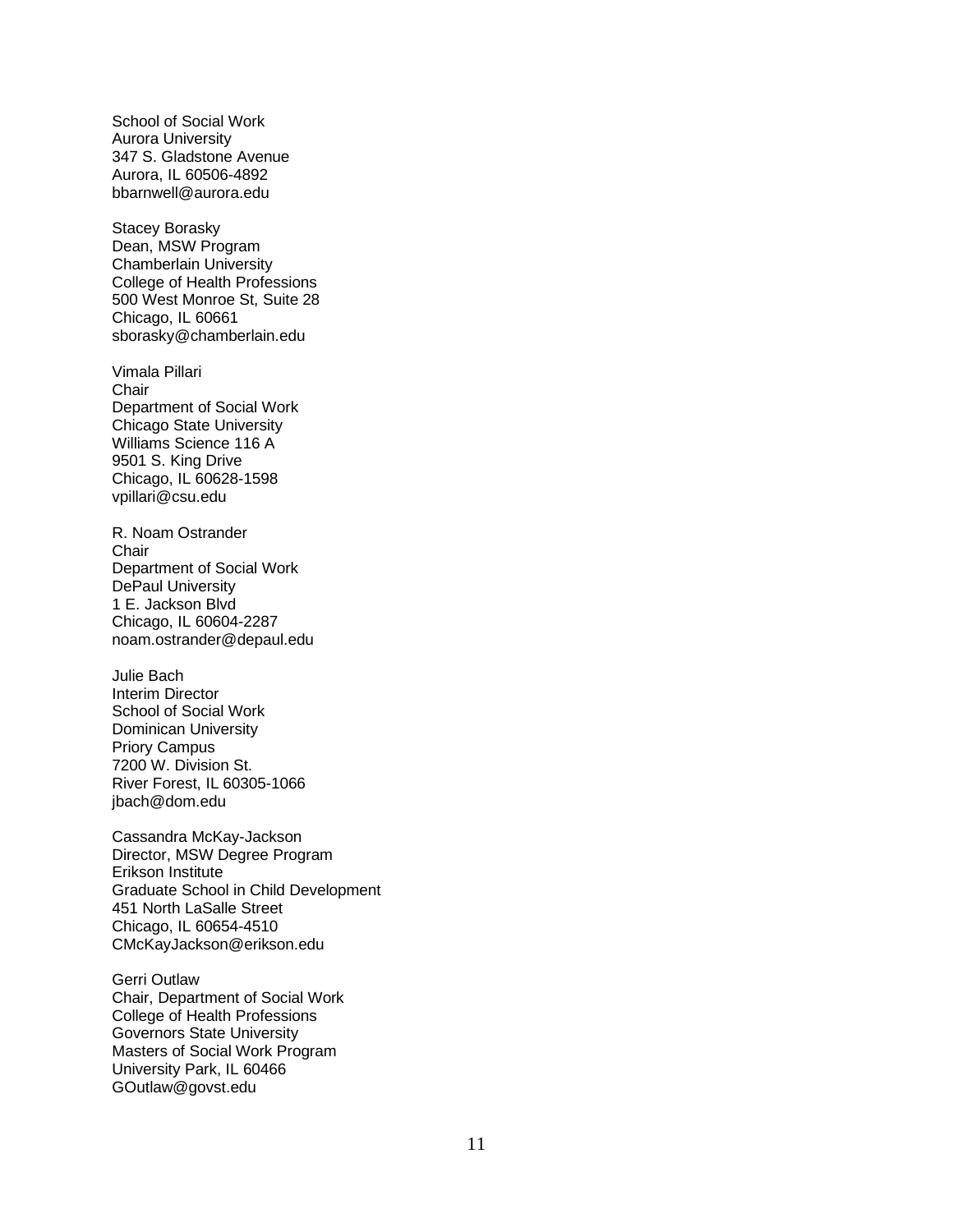Deneca Winfrey Avant Interim Director and Associate Professor School of Social Work Illinois State University 275 S. University Avenue Rachel Cooper Hall, room 201 Campus Box 4650 Normal, IL 61790-4650 dwinfre@ilstu.edu

James Marley Interim Dean School of Social Work Loyola University Chicago 820 N. Michigan Avenue, 12th floor Chicago, IL 60611 jmarley@luc.edu

Elaine Jurkowski Graduate Program Director Division of Social Work, School of Human Sciences Southern Illinois University Carbondale Pulliam Hall. RM 250- Mail Code 4329 475 Clock Tower Drive Carbondale, IL 62901-4329 etjurkow@siu.edu

Deborah Gorman-Smith Dean Crown Family School of Social Work, Policy, and Practice University of Chicago 969 E. 60th St. Chicago, IL 60637 debgs@uchicago.edu

Creasie Finney Hairston Dean Jane Addams College of Social Work University of Illinois at Chicago M-C 309 1040 West Harrison Street Chicago, IL 60607 cfh@uic.edu

Steve Anderson Dean School of Social Work University of Illinois at Urbana-Champaign 1010 W. Nevada St. Urbana, IL 61801 sandersn@illinois.edu

Audrey R. Davis Department Chair / Assistant Professor of Social Work University of St. Francis S313 Tower Hall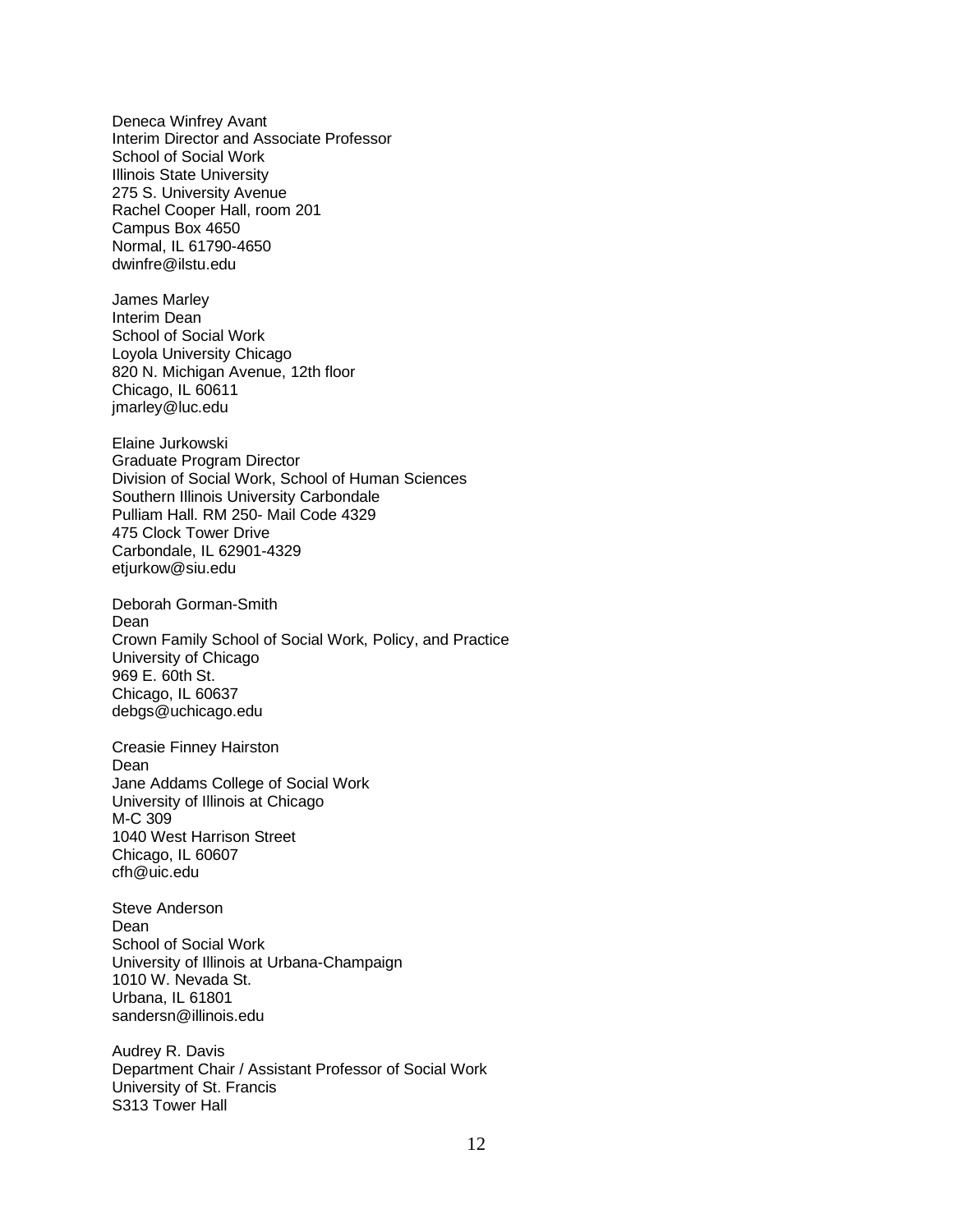500 Wilcox Street Joliet, IL 60435 ADavis@stfrancis.edu

#### **INDIANA**

Robin P. Bonifas **Chair** Department of Social Work Indiana State University Nursing Building, Room 424 749 Chestnut Street Terre Haute, IN 47809 Robin.Bonifas@indstate.edu

Tamara Davis Dean School of Social Work Indiana University 902 W. New York St. ES 4138 Indianapolis, IN 46202-5156 tamsdavi@iu.edu

## **IOWA**

Katherine Van Blair Director and Professor School of Social Work St. Ambrose University 518 W. Locust St. Davenport, IA 52803 vanblairkatherine@sau.edu

Mercedes Bern-Klug **Director** School of Social Work University of Iowa 308 North Hall Iowa City, IA 52242-1223 Mercedes-bern-klug@uiowa.edu

## **KANSAS**

Michelle Mohr Carney Dean School of Social Welfare University of Kansas 1545 Lilac Lane Lawrence, KS 66044-3184 m343c356@ku.edu

Tonya Ricklefs Chair Department of Social Work Washburn University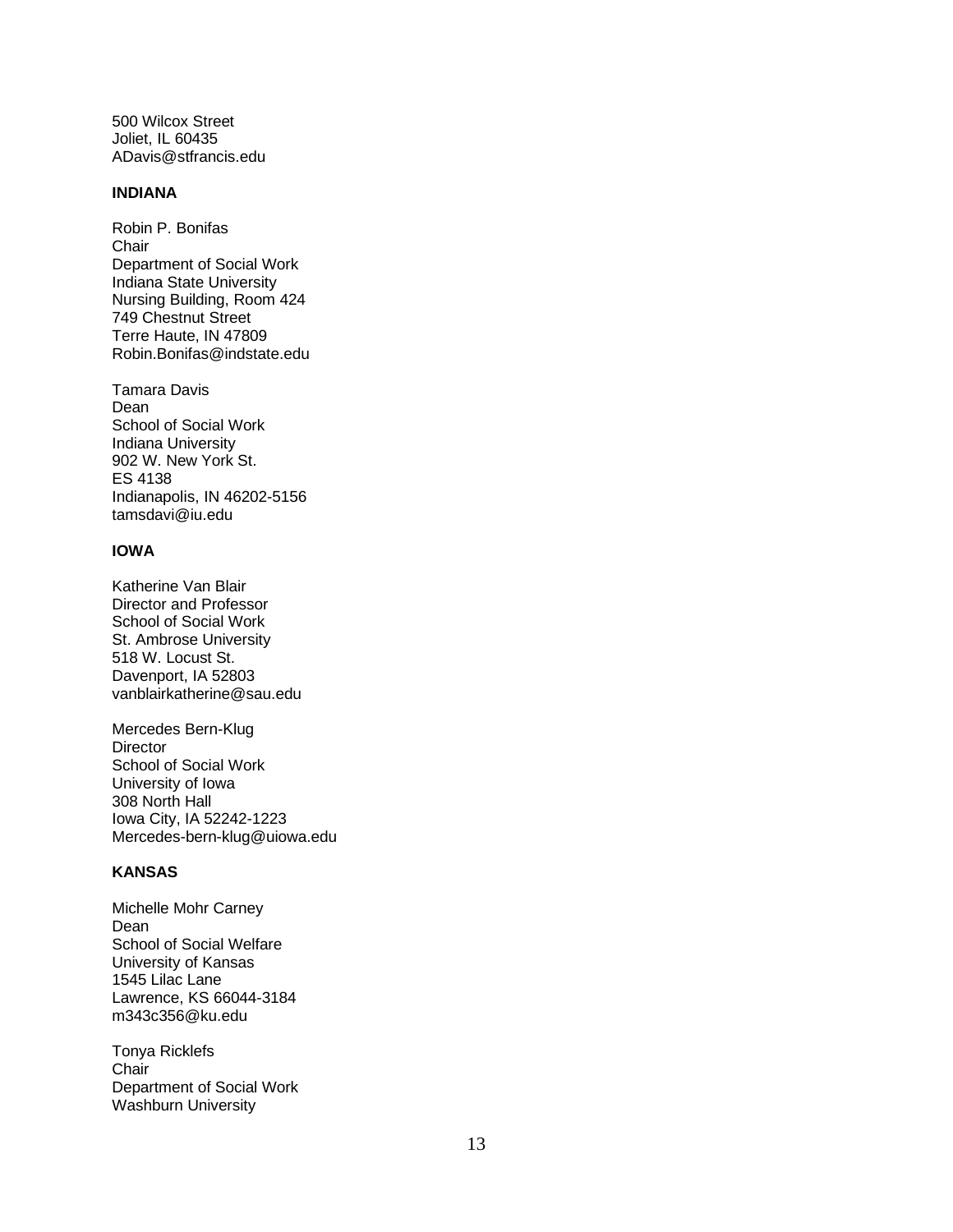1700 College Avenue Topeka, KS 66621-0001 tonya.ricklefs@washburn.edu

Kyoung Lee Professor and Director School of Social Work Wichita State University Box 154 1845 Fairmount Wichita, KS 67260-0154 kyoung.lee@wichita.edu

## **KENTUCKY**

Shannon Cambron **Chair** School of Social Work Spalding University 845 S. Third St. Louisville, KY 40203-2115 scambron@spalding.edu

Justin "Jay" Miller Dean University of Kentucky College of Social Work 619 Patterson Office Tower Lexington, KY 40506 Justin.miller1@uky.edu

Crystal Collins-Camargo Interim Dean Raymond A. Kent School of Social Work University of Louisville Oppenheimer Hall Louisville, KY 40292 crystal.collinscamargo@louisville.edu

Patricia Desrosiers Department Head & Associate Professor Department of Social Work, College of Health & Human Services Western Kentucky University 1906 College Heights Blvd. #11039 Academic Complex 113B Bowling Green, KY 42101-1039 Patricia.Desrosiers@wku.edu

#### **LOUISIANA**

Michelle Livermore **Director** School of Social Work Louisiana State University 311 Huey P. Long Field House Baton Rouge, LA 70803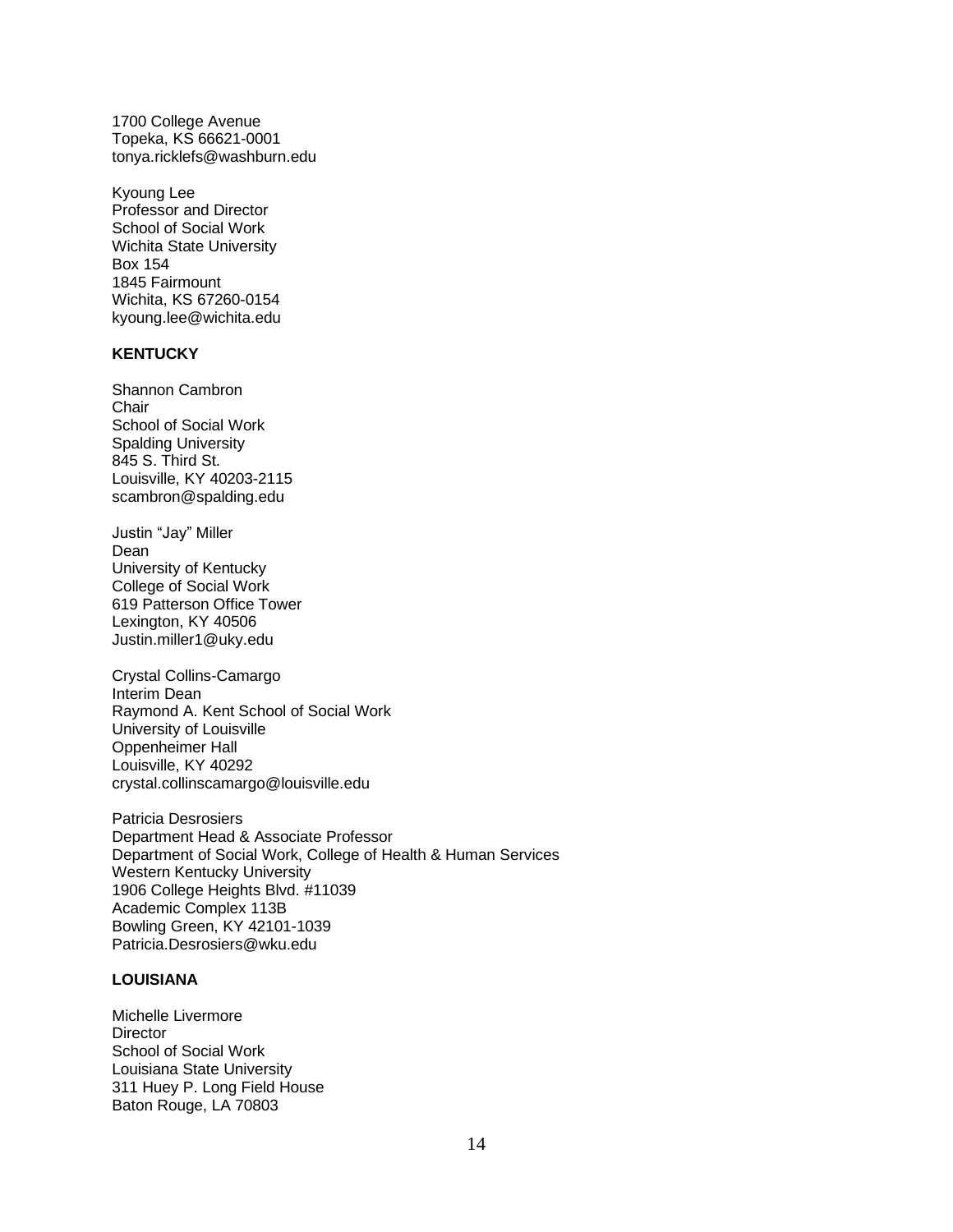#### mliver@lsu.edu

Rebecca Chaisson Dean School of Social Work Southern University at New Orleans 6400 Press Drive New Orleans, LA 70126 rchaisson@suno.edu

Patrick Bordnick Dean School of Social Work Tulane University 6823 St. Charles Avenue New Orleans, LA 70118-5672 bordnick@tulane.edu

#### **MAINE**

Sandy Butler Interim Director School of Social Work University of Maine 5770 Social Work Building Orono, ME 04469-5770 sbutler@maine.edu

Jennifer O'Neil Interim Director School of Social Work University of New England 716 Stevens Ave Portland, ME 04103 joneil4@une.edu

Jeanette Andonian Associate Professor Director of School of Social Work & MSW Program University of Southern Maine School of Social Work 96 Falmouth St. Portland, ME 04104 jeanette.andonian@maine.edu

## **MARYLAND**

Anna R. McPhatter Dean & Professor School of Social Work Morgan State University 1700 E. Cold Spring Lane Jenkins Building, Room 343 Baltimore, MD 21251 anna.mcphatter@morgan.edu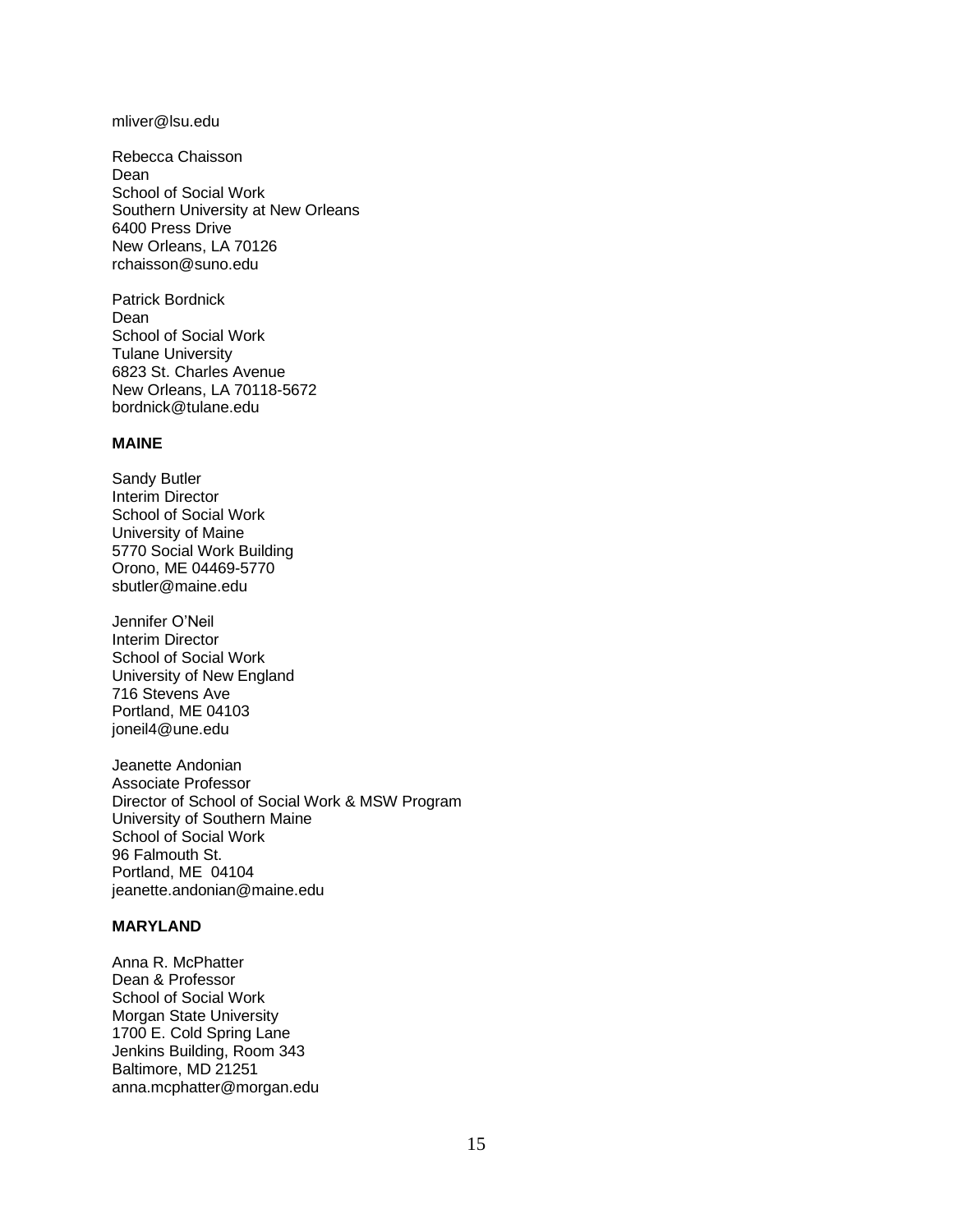Jennifer R. Jewell **Director** School of Social Work Salisbury University 1101 Camden Avenue Salisbury, MD 21801 JRJEWELL@salisbury.edu

Judy Postmus Dean School of Social Work University of Maryland 525 W. Redwood St. Baltimore, MD 21201-1777 postmus@ssw.umaryland.edu

#### **MASSACHUSETTS**

Gautam N. Yadama Dean and Professor School of Social Work-McGuinn Hall 132 Boston College 140 Commonwealth Avenue Chestnut Hill, MA 02467-3807 gautam.yadama@bc.edu

Jorge Delva Dean and Professor School of Social Work Boston University 264 Bay State Road Boston, MA 02215 jdelva@bu.edu

Carol Bonner Founding Associate Dean School of Social Work Bridgewater State University Burrill Office Complex, Room 102S 95 Burrill Avenue Bridgewater, MA 02325 c1bonner@bridgew.edu

Lisa Johnson Interim Dean, School of Social Work Salem State University 352 Lafayette Street Salem, MA 01970-5353 ljohnson2@salemstate.edu

Melinda Gushwa SSW Director College of Social Sciences, Policy, and Practice Simmons University 300 The Fenway Boston, MA 02115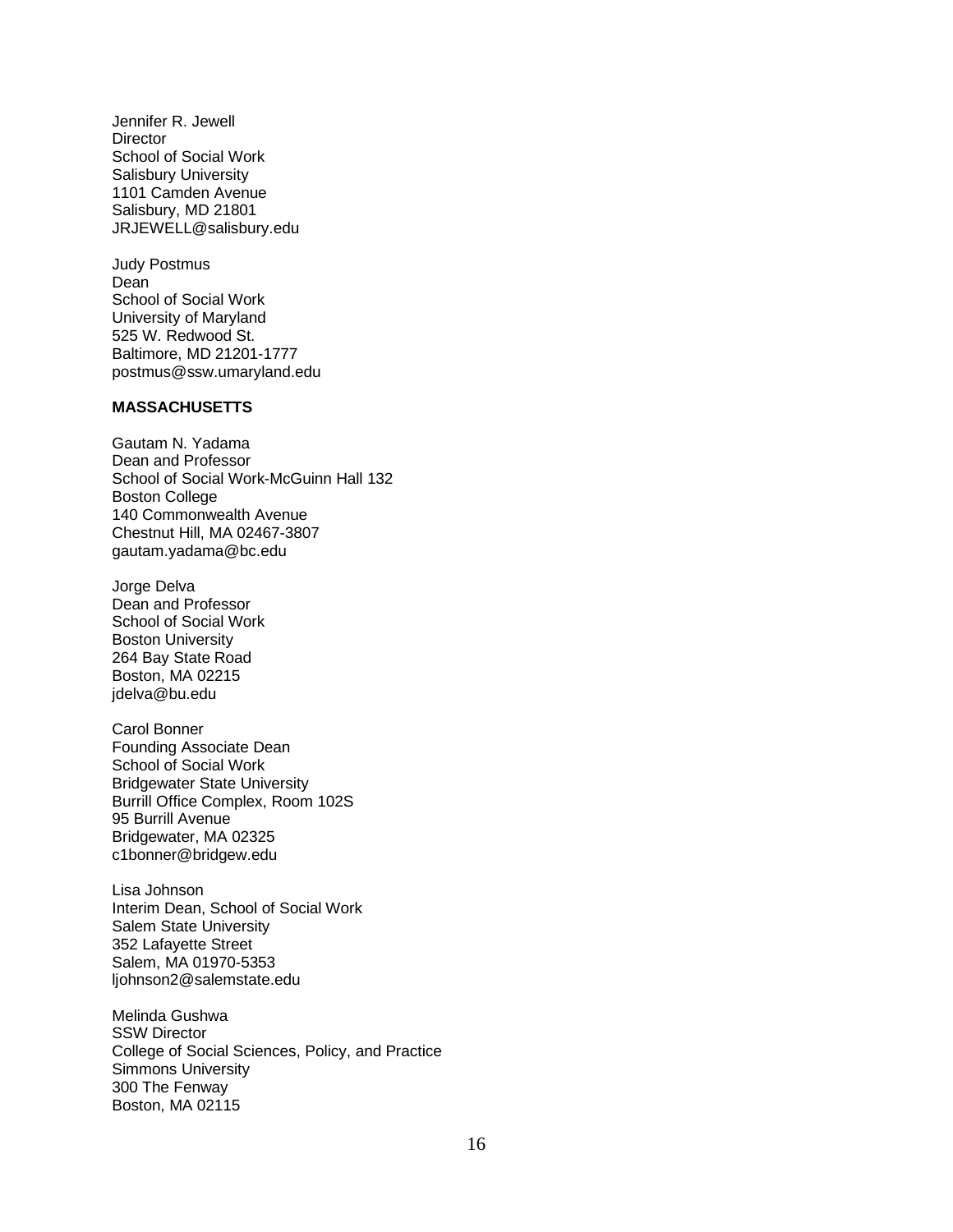#### melinda.gushwa@simmons.edu

Marianne Yoshioka Dean and Elizabeth Marting Treuhaft Professor School for Social Work Smith College Northampton, MA 01063 myoshioka@smith.edu

Anthony Hill **Chair** Graduate Department of Social Work Springfield College 263 Alden St. Springfield, MA 01109-3797 ahill@springfieldcollege.edu

Nora Padykula Professor and Chair, IBHC Project Director Department of Social Work Westfield State University 577 Western Ave Westfield, MA 01089 npadykula@westfield.ma.edu

## **MICHIGAN**

Curtis J. VanderWaal **Chair** Department of Social Work Andrews University 011 Nethery Hall Berrien Springs, MI 49104-0038 vanderwa@andrews.edu

Jennifer Kellman Fritz **Director** School of Social Work Eastern Michigan University 361 Marshall Ypsilanti, MI 48197 jkellman@emich.edu

Michael Berghoef **Chair** Department of Social Work Ferris State University ASC 2108 B 820 Campus Dr. Big Rapids, MI 49307 MichaelBerghoef@ferris.edu

Bart W Miles Chair, MSW Director Dept of Social Work & Sociology Madonna University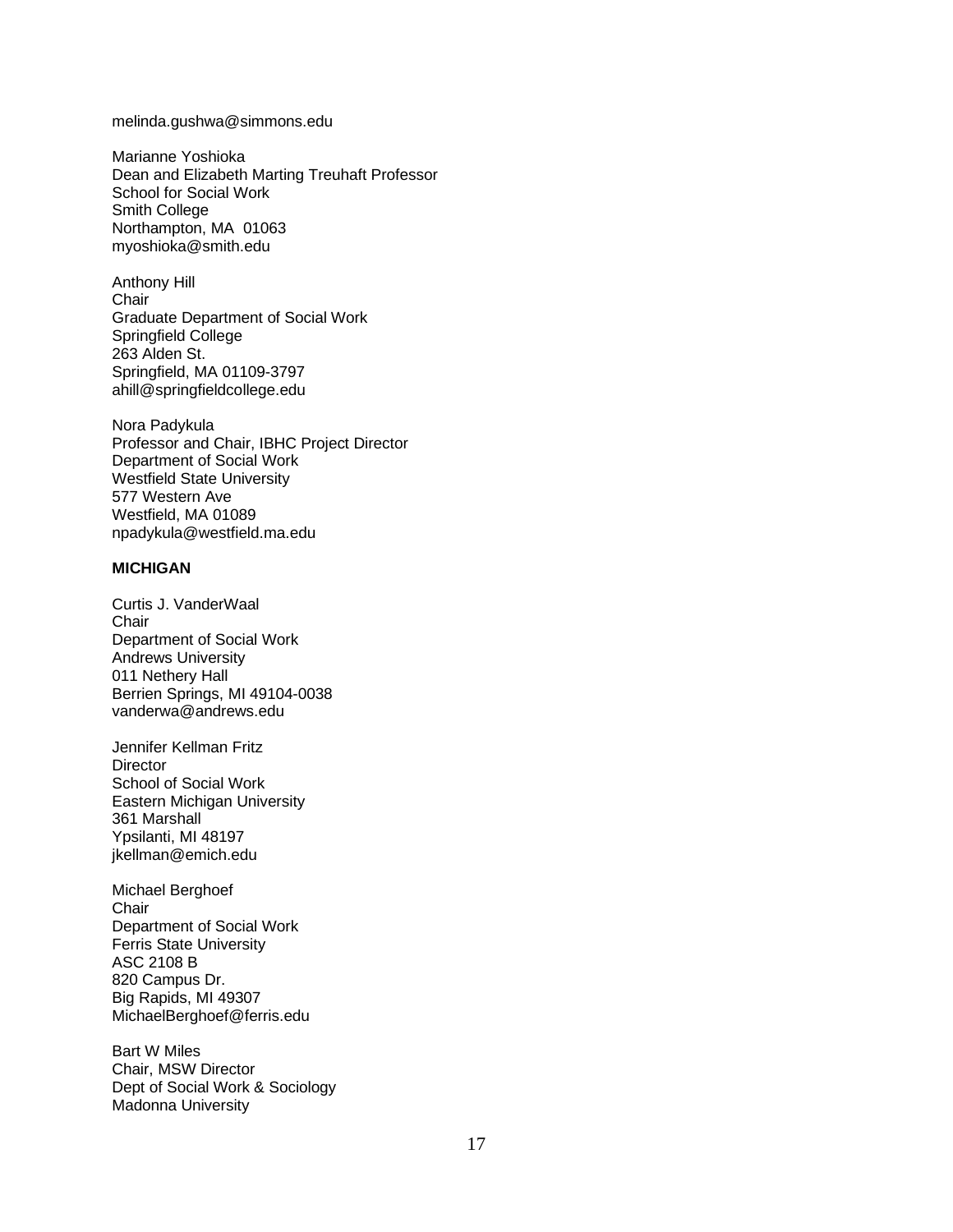36600 Schoolcraft Drive Livonia, MI 48150 bwmiles@madonna.edu

Anne Hughes **Director** School of Social Work Michigan State University 254 Baker Hall East Lansing, MI 48824 hughesa@msu.edu

Joseph A. Himle Interim Dean School of Social Work University of Michigan 1080 S. University, 2841 SSWB Ann Arbor, MI 48109-1106 himlej@umich.edu

Sheryl Kubiak Dean Wayne State University School of Social Work 5447 Woodward Avenue Detroit, MI 48202 spk@wayne.edu

Jennifer Harrison Interim Director Assistant Professor School of Social Work Western Michigan University 1903 West Michigan Avenue Kalamazoo, MI 49008-5354 jennifer.harrison@wmich.edu

## **MINNESOTA**

Christina Erickson Professor and Chair Department of Social Work, CB #51 Augsburg University 2211 Riverside Ave. Minneapolis, MN 55454 ericksoc@augsburg.edu

Brian L. Christenson **Chair** Department of Social Work School of Public Service Leadership Capella University 225 S. 6th Street Minneapolis, MN 55402 brian.christenson@capella.edu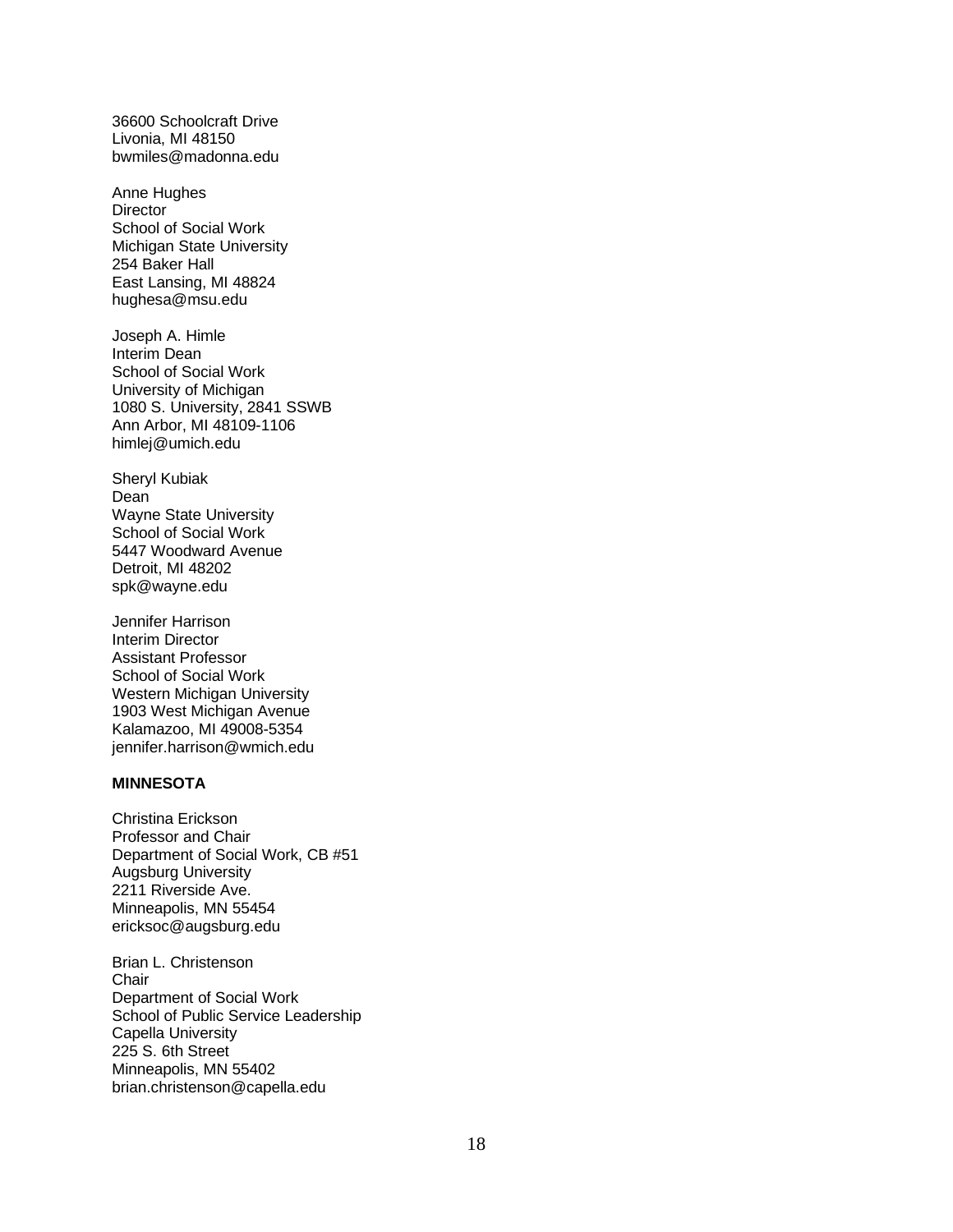Andrea Nesmith Interim Director, School of Social Work Morrison Family College of Health University of St. Thomas SCB #201, 2115 Summit Avenue St. Paul, MN 55105 nesm3326@stthomas.edu

Patience Togo Malm Associate Professor Department Chair and BSW Program Director St. Cloud State University Department of Social Work 236 Stewart Hall 720 4th Ave. South St. Cloud, MN 56301-4498 ptogo@stcloudstate.edu

Shelly Sneed Chair/Assistant Professor Social Work Department The College of St. Scholastica Duluth, MN 55804 msneed@css.edu

Jennifer McCleary **Chair** Department of Social Work University of Minnesota-Duluth 220 Bohannon Hall Duluth, MN 55812-2496 jmcclear@d.umn.edu

Joseph R. Merighi Associate Professor and Interim Director School of Social Work University of Minnesota - Twin Cities 1404 Gortner Avenue Saint Paul, MN 55108 jmerighi@umn.edu

#### **MISSISSIPPI**

Jerome Kolbo Interim Director School of Social Work The University of Southern Mississippi 118 College Dr. #5114 Hattiesburg, MS 39406 Jerome.Kolbo@usm.edu

Desiree Stepteau-Watson Interim Chair, Associate Professor & MSW Program Director Department of Social Work School of Applied Sciences University of Mississippi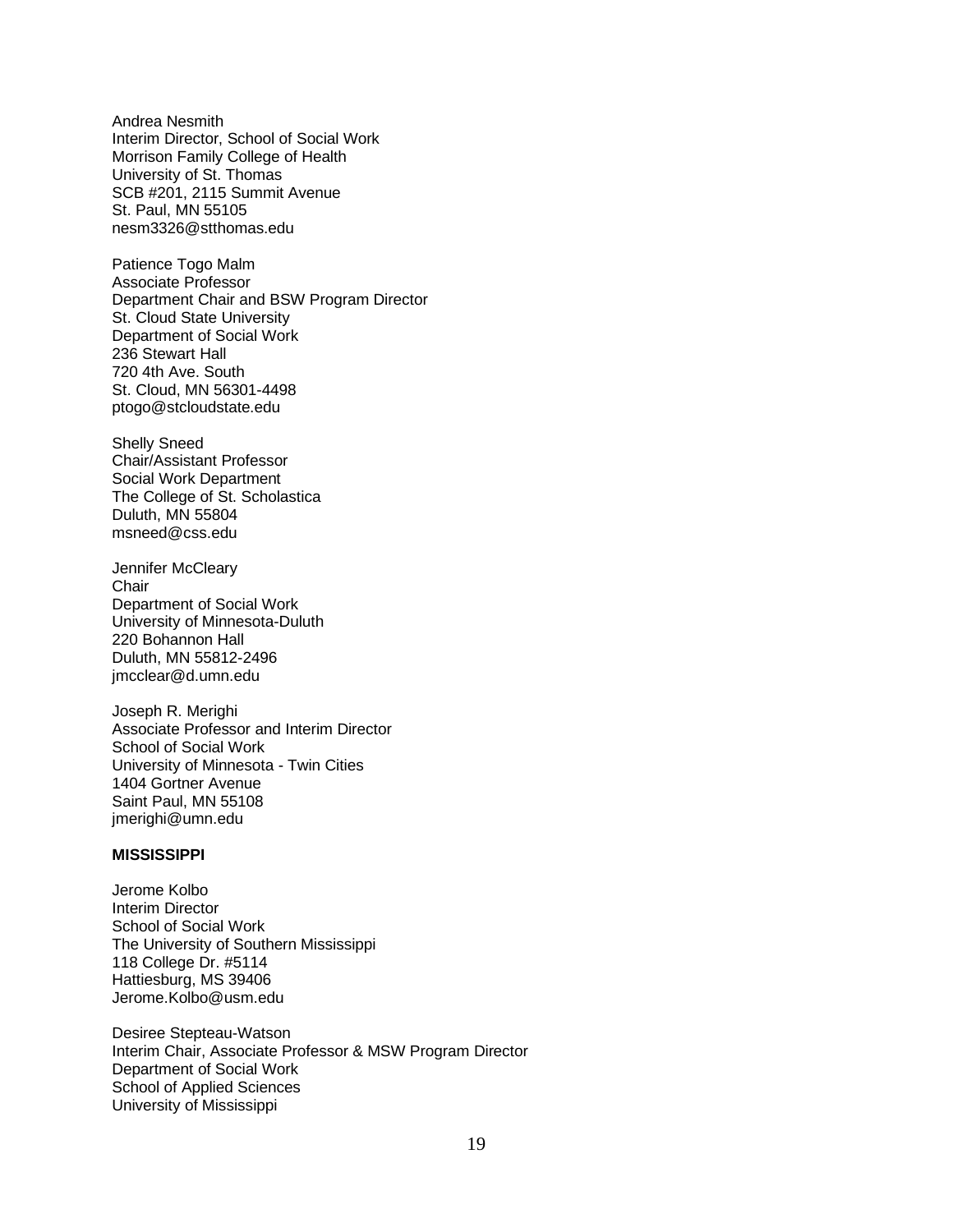5197 W.E. Ross Parkway Southaven, MS 38671 dswatson@olemiss.edu

#### **MISSOURI**

Paul Deal Interim Director School of Social Work Missouri State University 901 S. National Ave. Pummill 301A Springfield, MO 65804 PaulDeal@MissouriState.edu

Noelle Fearn **Director** School of Social Work Saint Louis University 3550 Lindell Boulevard St. Louis, MO 63103 noelle.fearn@slu.edu

Aaron Thompson **Director** School of Social Work University of Missouri-Columbia 729 Clark Hall Columbia, MO 65211-4470 thompsonaa@missouri.edu

Steven Onken Department Chair UMKC School of Social Work 5030 Cherry Street Cherry Hall Suite 224 Kansas City, MO 64110 onkens@umkc.edu

Sharon Johnson **Director** School of Social Welfare University of Missouri-St. Louis One University Blvd. St. Louis, MO 63121-4400 Sharon\_Johnson@umsl.edu

Tonya Edmond Co-Interim Dean George Warren Brown School of Social Work Washington University in St. Louis One Brookings Drive Campus Box 1196 St. Louis, MO 63130-4899 tee1@wustl.edu

## **MONTANA**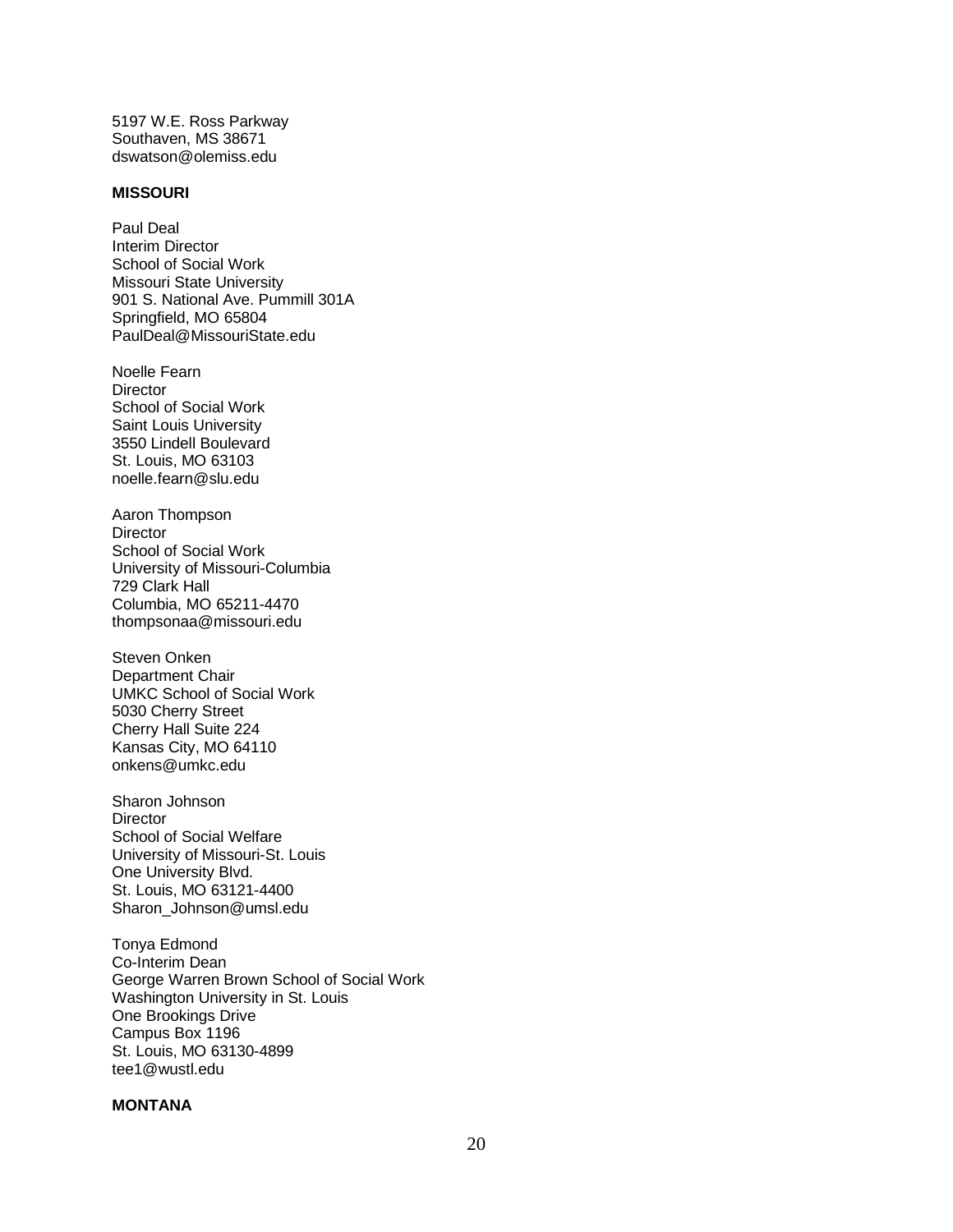James Petrovich Professor and MSW Program Director Carroll College 1601 N Benton Ave. Helena, MT 59625 jpetrovich@carroll.edu

Ashley Trautman **Chair** School of Social Work University of Montana Jeannette Rankin Hall Missoula, MT 59812 ashley.trautman@mso.umt.edu

#### **NEBRASKA**

Henry D'Souza Acting Director University of Nebraska at Omaha Grace Abbott School of Social Work 6001 Dodge Street CB206 Omaha, NE 68182-0293 hdsouza@unomaha.edu

## **NEVADA**

Carlton Craig Director and Professor School of Social Work University of Nevada, Las Vegas 4505 Maryland Parkway Box 455032 Las Vegas, NV 89154-5032 Carlton.Craig@unlv.edu

Lillie Wichinsky Interim Dean School of Social Work University of Nevada, Reno Mail Stop 090 Reno, NV 89557-0090 lwichinsky@unr.edu

## **NEW HAMPSHIRE**

Melissa Wells Chair Department of Social Work College of Health and Human Services University of New Hampshire Hewitt Hall, 4 Library Way Durham, NH 03824-3596 Melissa.wells@unh.edu

## **NEW JERSEY**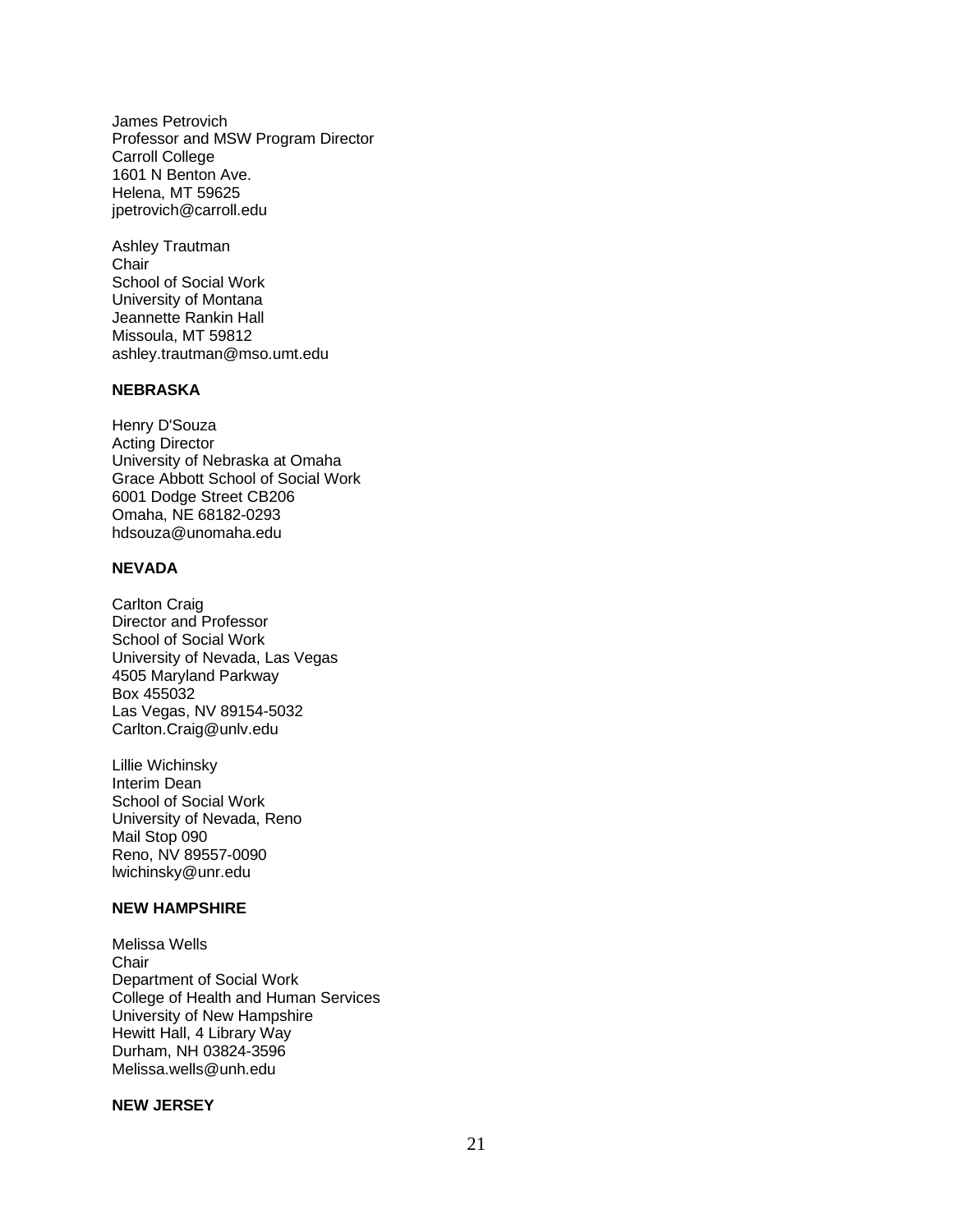Robin S. Mama Dean School of Social Work Monmouth University Norwood and Cedar Avenue West Long Branch, NJ 07764-1898 Rmama@monmouth.edu

Lynette Reitz MSW Program Director and Associate Professor Dept of Social Work & Child Advocacy Montclair State University Dept of Social Work & Child Advocacy 361 Dickson Hall 1 Normal Avenue Montclair, NJ 07043 reitzl@montclair.edu

Kathleen Ray Director of MSW Program Assistant Professor of Social Work Ramapo College 505 Ramapo Valley Road Mahwah, NJ 07430 kray1@ramapo.edu

Cathryn Potter Dean School of Social Work Rutgers, The State University of New Jersey 120 Albany Street, Tower One, Room 210 (2nd FL) New Brunswick, NJ 08901 cpotter@ssw.rutgers.edu

Robert J. Barney MSW Program Director School of Social and Behavioral Sciences Stockton University 101 Vera King Farris Drive Galloway, NJ 08205-9441 Robert.Barney@Stockton.edu

## **NEW MEXICO**

Héctor Luis Díaz Director and Professor School of Social Work College of Health and Social Services New Mexico State University 1135 International Mall Health & Social Services Bldg. Room 210 Las Cruces, NM 88003-8001 hdiaz@nmsu.edu

## **NEW YORK**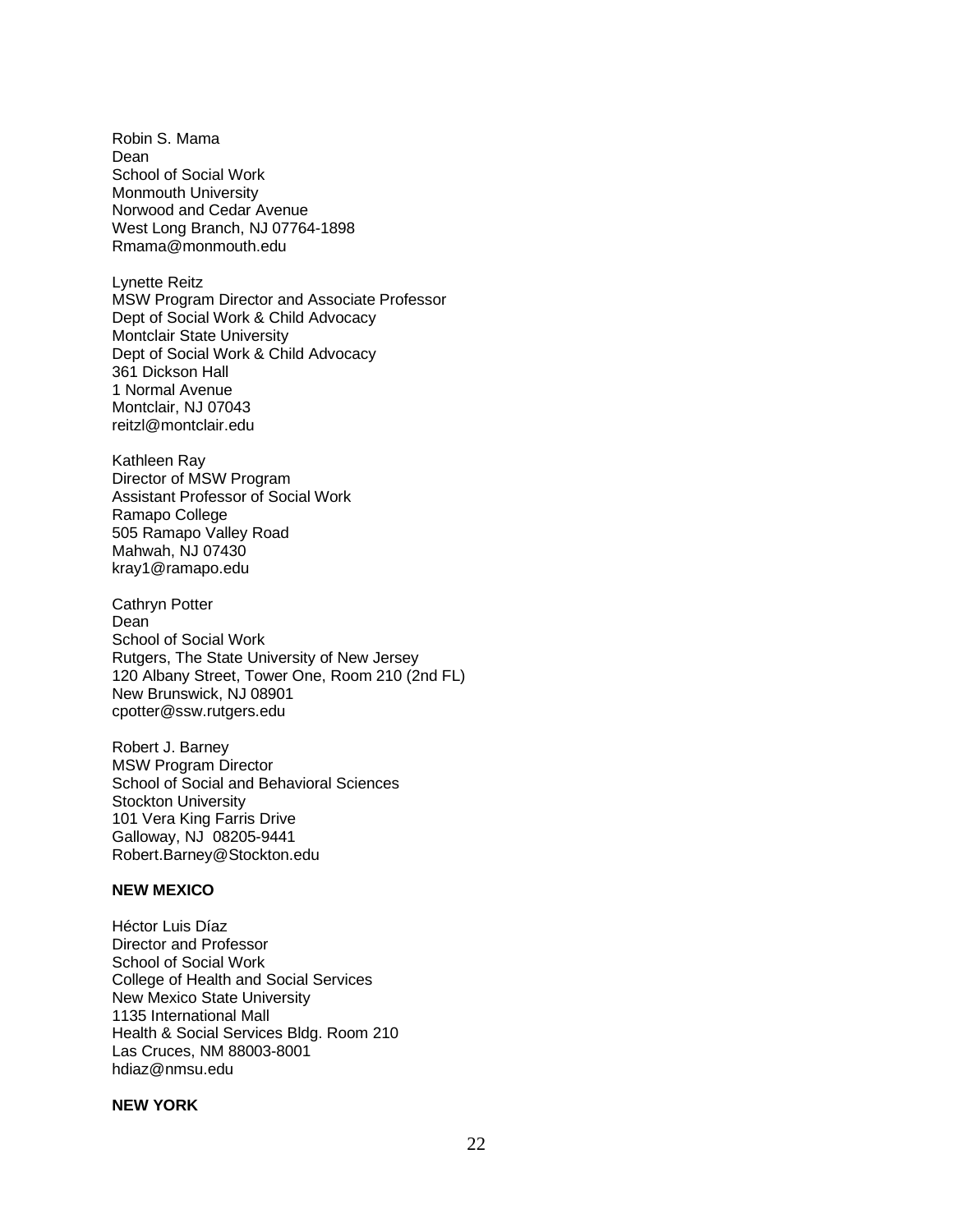Manoj Pardasani Dean & Professor School of Social Work Adelphi University One South Avenue Box 701 Garden City, NY 11530-0701 mpardasani@adelphi.edu

Melissa Begg Dean School of Social Work Columbia University 1255 Amsterdam Avenue New York, NY 10027-5997 mdb3@columbia.edu

Debra McPhee Dean Graduate School of Social Service Fordham University 113 W. 60th St., Room 726 Lincoln Center Campus New York, NY 10023-7479 DMcPhee1@fordham.edu

Elizabeth (Beth) Russell MSW Program Director & Associate Professor Co-Chair of the Department of Social Work The College at Brockport, State University of New York Brockport Downtown 575 161 Chestnut Street Rochester, NY 14604 erussell@brockport.edu

Mary Cavanaugh Dean Lois V. and Samuel J. Silberman School of Social Work at Hunter College 2180 Third Avenue @ 119th Street New York, NY 10035 mcavana@hunter.cuny.edu

Leanne Charlesworth Professor and Chair of Social Work Nazareth College 4245 East Avenue Rochester, NY 14618 lcharle8@naz.edu

Neil B. Guterman Dean and Paulette Goddard Professor Silver School of Social Work New York University 1 Washington Square North New York, NY 10003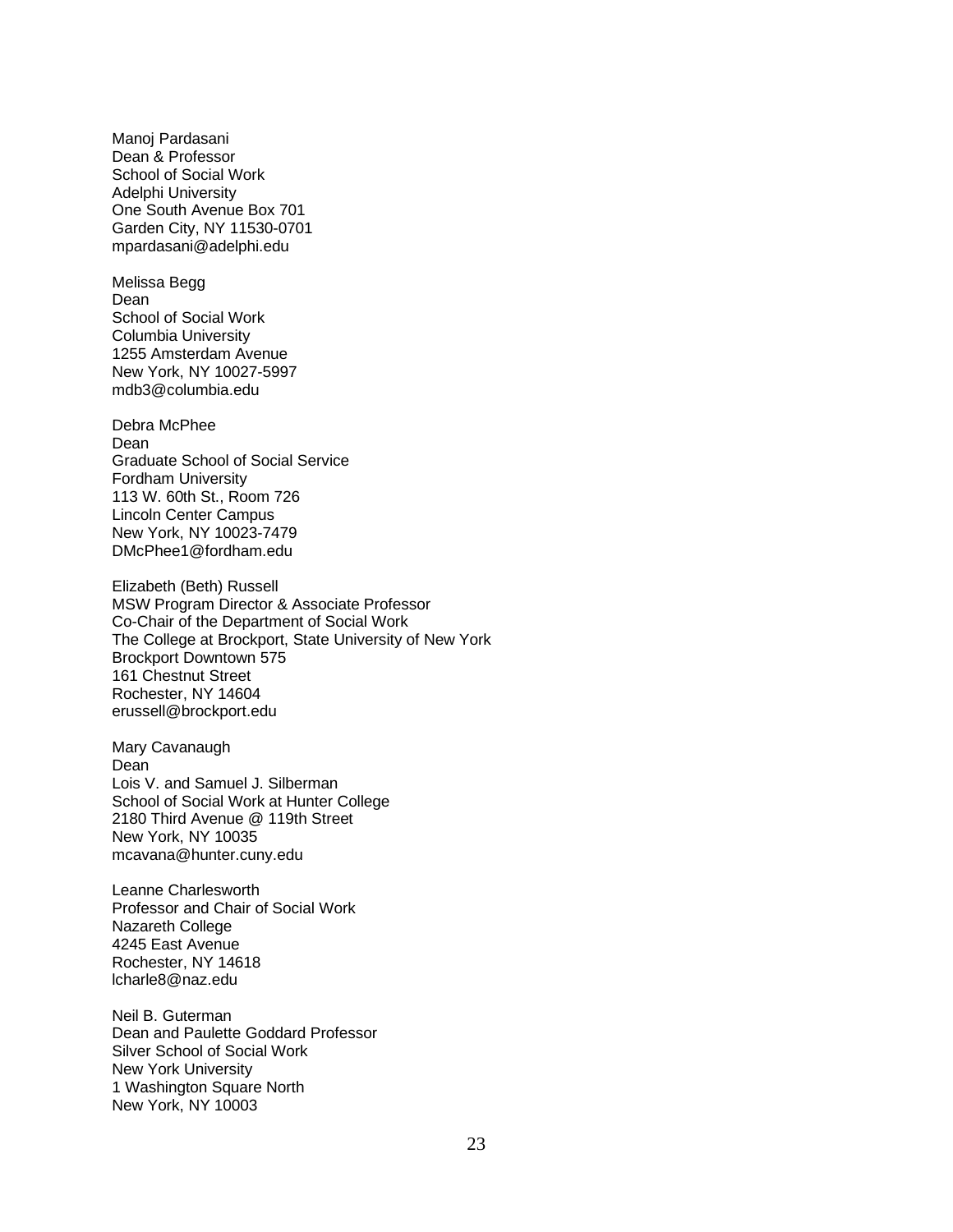nguterman@nyu.edu

Brenda Mcquillan, Co-Chair Lori Sousa-Meixell, Co-Chair Department of Social Work Roberts Wesleyan College 2301 Westside Drive Rochester, NY 14624-1997 sousa\_lori@roberts.edu mcquillan\_brenda@roberts.edu

Shari Miller Dean School of Social Welfare SUNY Stony Brook University Health Sciences Center Level 2 Room 093 Stony Brook, NY 11794-8231 Shari.Miller@stonybrook.edu

Youjung Lee Associate Professor and Chair Department of Social Work Binghamton University College of Community and Public Affairs P.O. Box 6000 Binghamton, NY 13902-6000 yjlee@binghamton.edu

Keith Alford Dean School of Social Work University at Buffalo, State University of New York 685 Baldy Hall Buffalo, NY 14260-1050 swdean@buffalo.edu

Carrie Jefferson Smith Interim Director School of Social Work Syracuse University White Hall, Suite 244 Syracuse, NY 13244-1230 cjsmit04@syr.edu

Janet Acker MSSW Program Director Associate Professor of Social Work The College of Saint Rose 432 Western Avenue Albany, NY 12203 ackerj@mail.strose.edu

Nancy Gallina Interim Dean Graduate School of Social Work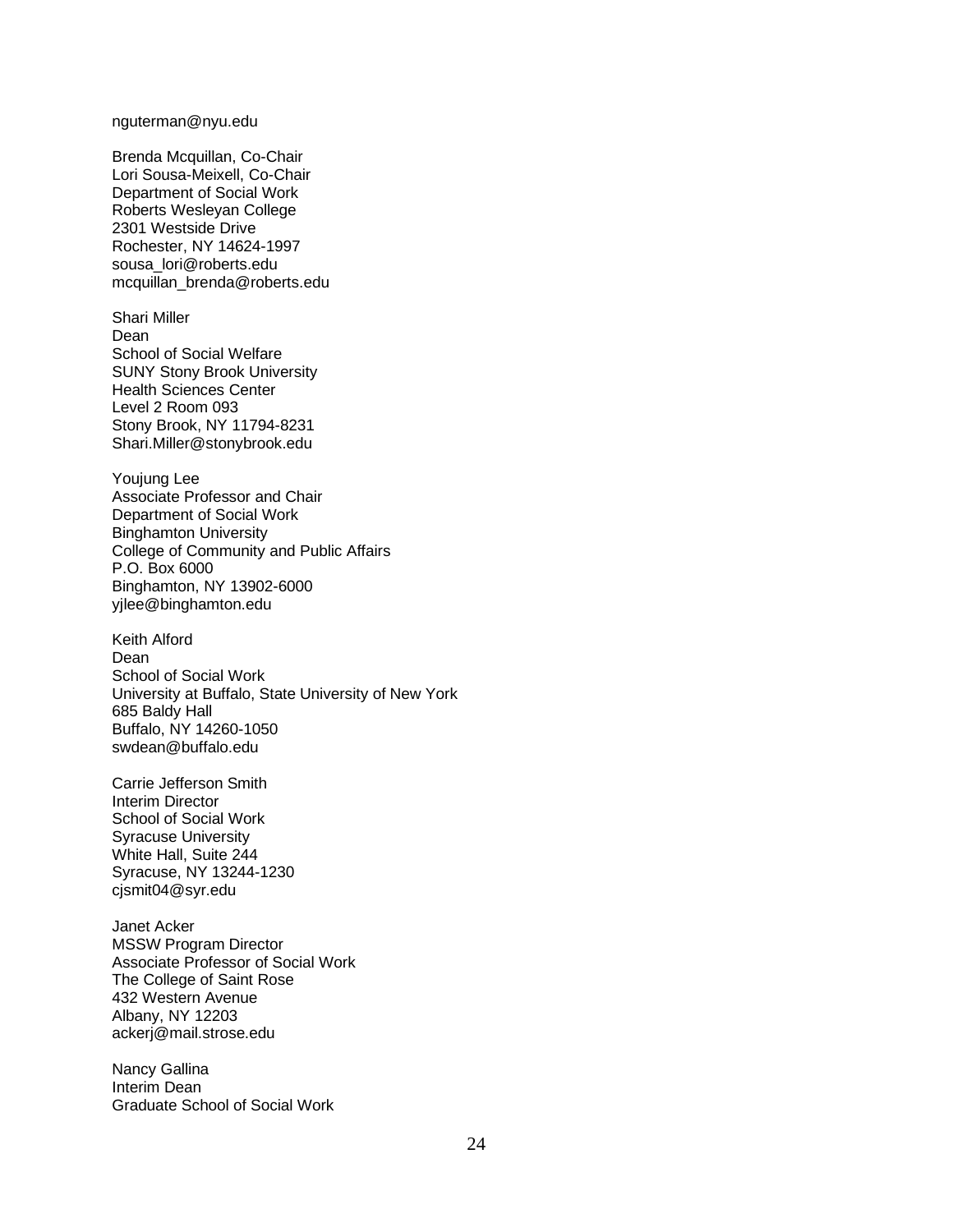Touro College 43 West 23rd Street Eighth Floor New York, NY 10010 Nancy.gallina@touro.edu

Vicky Rizzo Acting Dean School of Social Welfare University at Albany - State University of New York 135 Western Avenue Albany, NY 12222 vmrizzo@albany.edu

Ronnie Glassman Acting Dean Wurzweiler School of Social Work Yeshiva University Belfer Hall, Room #824 2495 Amsterdam Avenue New York, NY 10033 glassman@yu.edu

## **NORTH CAROLINA**

Lauren Renkert **Chair** Department of Social Work Appalachian State University Social Work Program (BSW & MSW) 331 Edwin Duncan ASU Box 32155 Boone, NC 28608 renkertle@appstate.edu

Kirk Foster Interim Director School of Social Work College of Health and Human Performance East Carolina University Mailstop 505 224 Rivers Building Greenville, NC 27858 fosterk21@ecu.edu

Quienton L. Nichols Interim Associate Dean and Associate Professor School of Social Work Fayetteville State University 1200 Murchison Road Fayetteville, NC 28308 qnichols@uncfsu.edu

Karen Bullock Professor and Head School of Social Work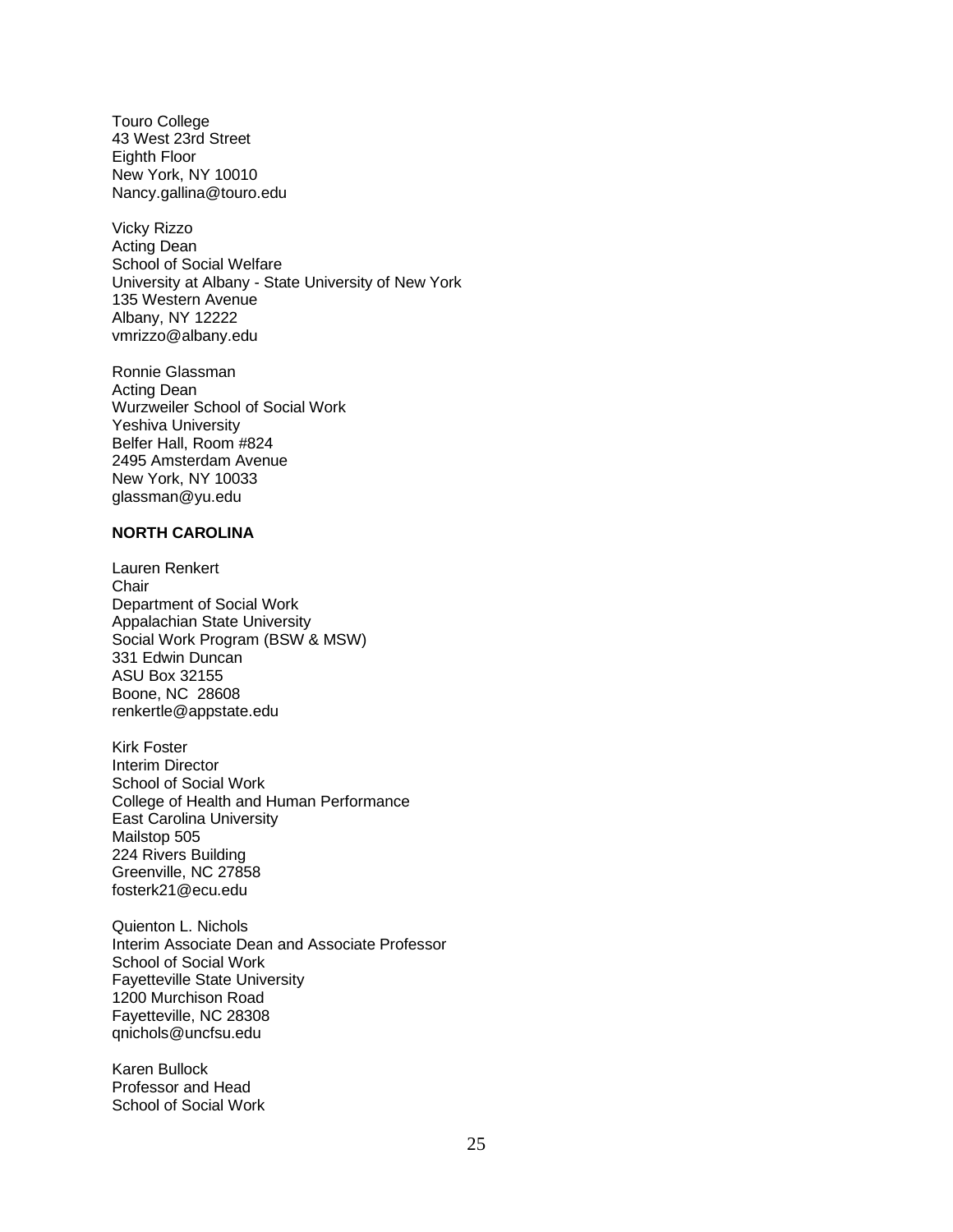North Carolina State University CB# 7639 College of Humanities and Social Sciences Raleigh, NC 27695-7204 kbulloc2@ncsu.edu

Ramona Denby-Brinson Dean and Professor University of North Carolina at Chapel Hill School of Social Work 325 Pittsboro Street Chapel Hill, NC 27599-3550 rdenby-brinson@unc.edu

Beth Wahler **Director** School of Social Work University of North Carolina at Charlotte 9201 University City Blvd. CHHS Building, Room 496 Charlotte, NC 28223-0001

Yarneccia D. Dyson **Chair** Department of Social Work University of North Carolina at Greensboro with North Carolina A&T State University Joint Master of Social Work Program P.O. Box 26170 Greensboro, NC 27402-6170 yddyson@uncg.edu

Stacey Kolomer **Director** School of Social Work College of Health and Human Services University of North Carolina Wilmington 601 S. College Rd. Wilmington, NC 28403-5979 kolomers@uncw.edu

Patricia M. Morse Professor & Head Department of Social Work Western Carolina University Cullowhee, NC 28723 pmorse@email.wcu.edu

## **NORTH DAKOTA**

Kenneth Flanagan **Chair** Department of Social Work University of North Dakota Gillette Hall Box 7135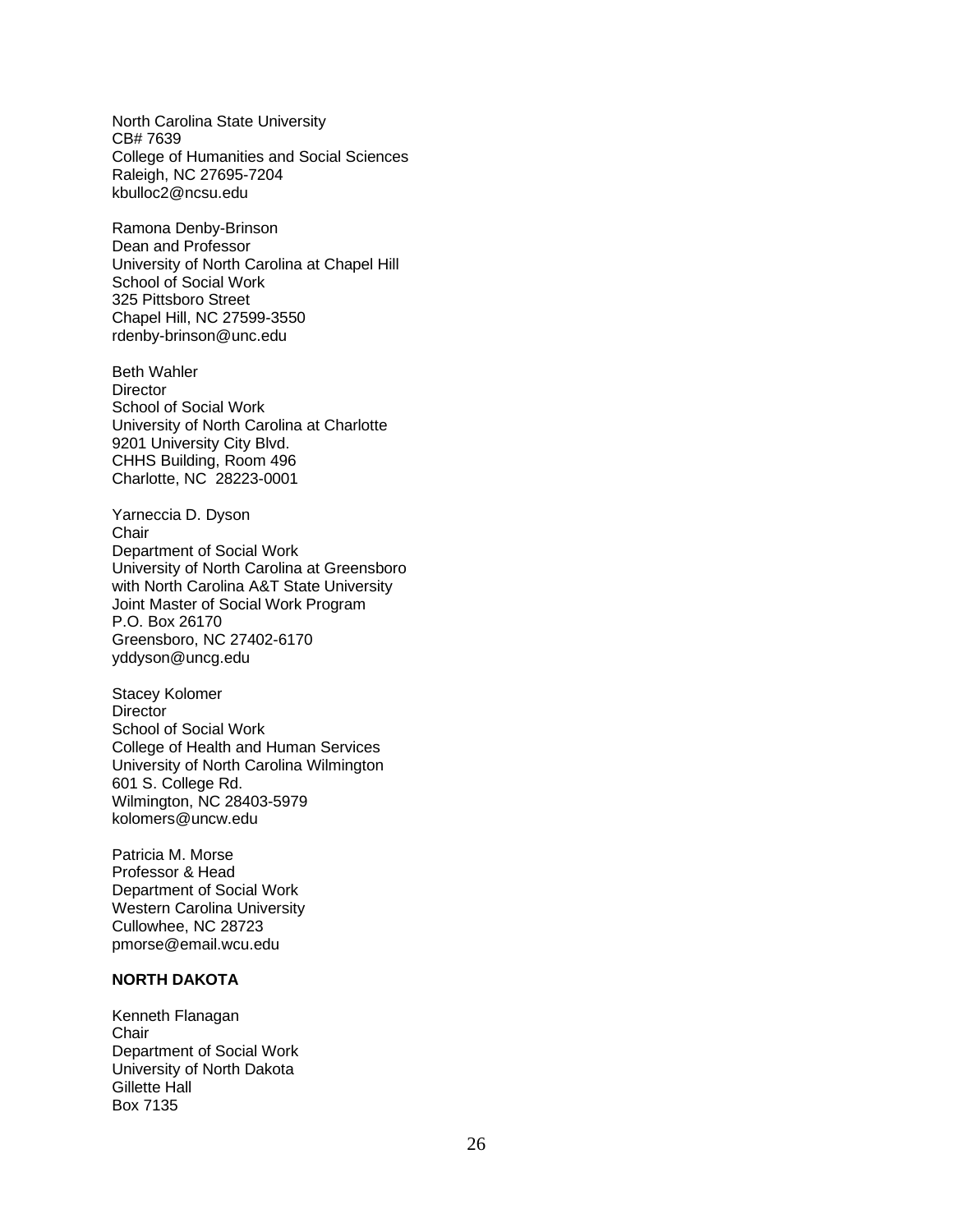Grand Forks, ND 58202-7135 Kenneth.flanagan@und.edu

#### **OHIO**

Dexter Voisin Dean Mandel School of Applied Social Sciences Case Western Reserve University 10900 Euclid Ave. Cleveland, OH 44106-7164 drv22@case.edu

Cathleen A. Lewandowski Director and Professor School of Social Work Cleveland State University 2121 Euclid Avenue, CB 309 Cleveland, Ohio 44115-2214 c.lewandowski@csuohio.edu

Tom Gregoire Dean College of Social Work Ohio State University 300 Stillman Hall 1947 College Drive Columbus, OH 43210-1162 Gregoire.5@osu.edu

Theresa Cluse-Tolar Program Coordinator Department of Social Work Ohio University Master's Degree Social Work Program Morton Hall 416 Athens, OH 45701-2979 cluse@ohio.edu

Timothy McCarragher The University of Akron Associate Dean College of Health Professions Mary Gladwin Hall 101K Director, School of Social Work Polsky Building, Suite 411 Akron, OH 44325-8001 mccarra@uakron.edu

Ruth Anne Van Loon Associate Professor & Director University of Cincinnati School of Social Work College of Allied Health Science P.O. Box 210108 Cincinnati, OH 45221-0108 vanloora@ucmail.uc.edu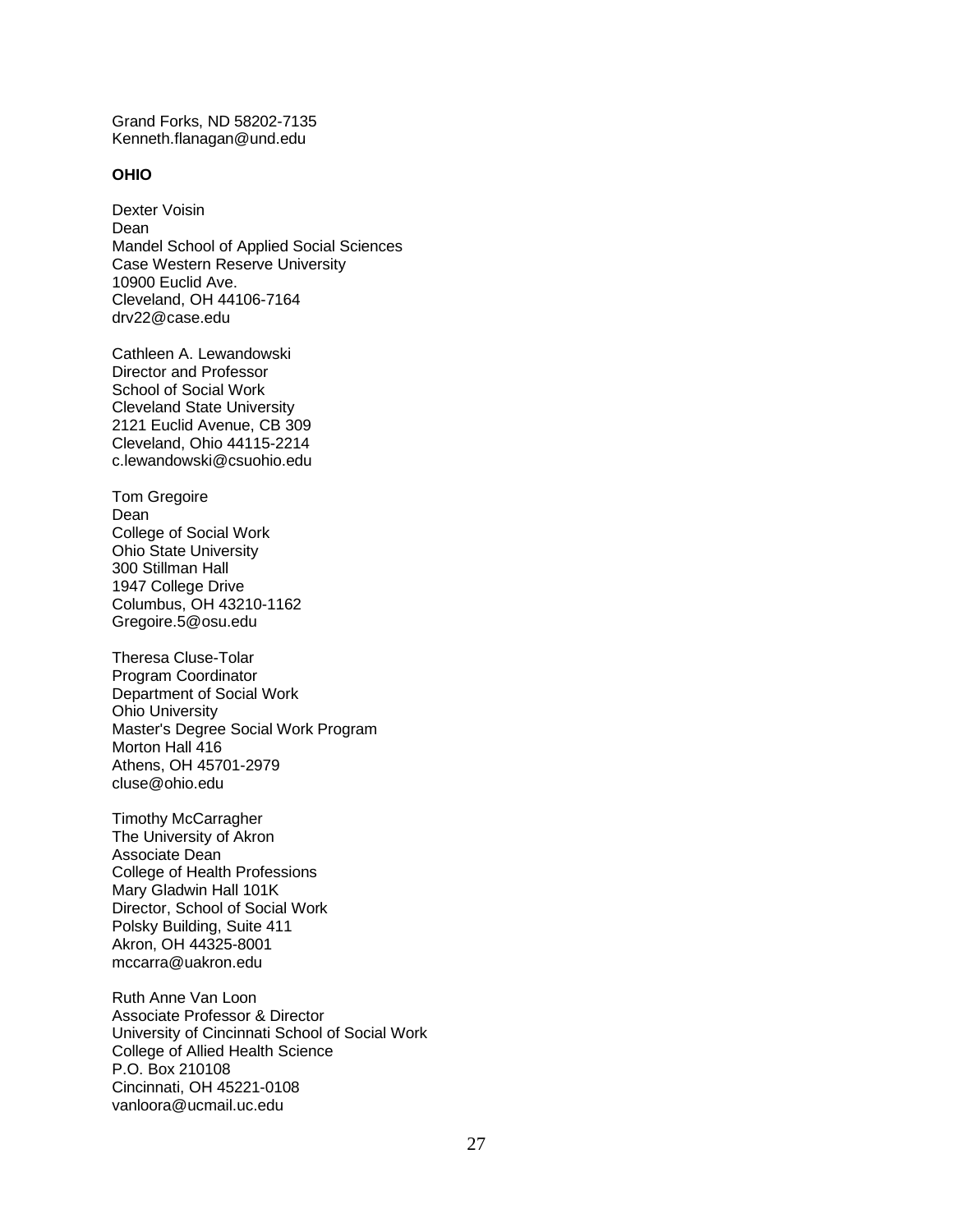Elizabeth Talbot Associate Professor & Chair Department of Social Work Wright State University 3640 Colonel Glenn Highway Dayton, OH 45435 Elizabeth.Talbot@wright.edu

## **OKLAHOMA**

Julie Miller-Cribbs **Director** Anne and Henry Zarrow School of Social Work University of Oklahoma Schusterman Center, 3J12 4502 East 41st Street Tulsa, OK 74135 jmcribbs@ou.edu

## **OREGON**

Jose Coll Dean School of Social Work Portland State University P.O. Box 751 Portland, OR 97207-0751 coll@pdx.edu

## **PENNSYLVANIA**

Janet Shapiro Dean Graduate School of Social Work and Social Research Bryn Mawr College 300 Airdale Road Bryn Mawr, PA 19010-1697 jshapiro@brynmawr.edu

Sheri Boyle **Chair** Department of Social Work California University of Pennsylvania 250 University Ave., Campus Box 90 California, PA 15419-1394 boyle@pennwest.edu

Molly Wolf Chair and Associate Professor, Social Work Department Edinboro University of Pennsylvania 235 Scotland Road Hendricks Hall, G33 Edinboro, PA 16444 mrwolf@edinboro.edu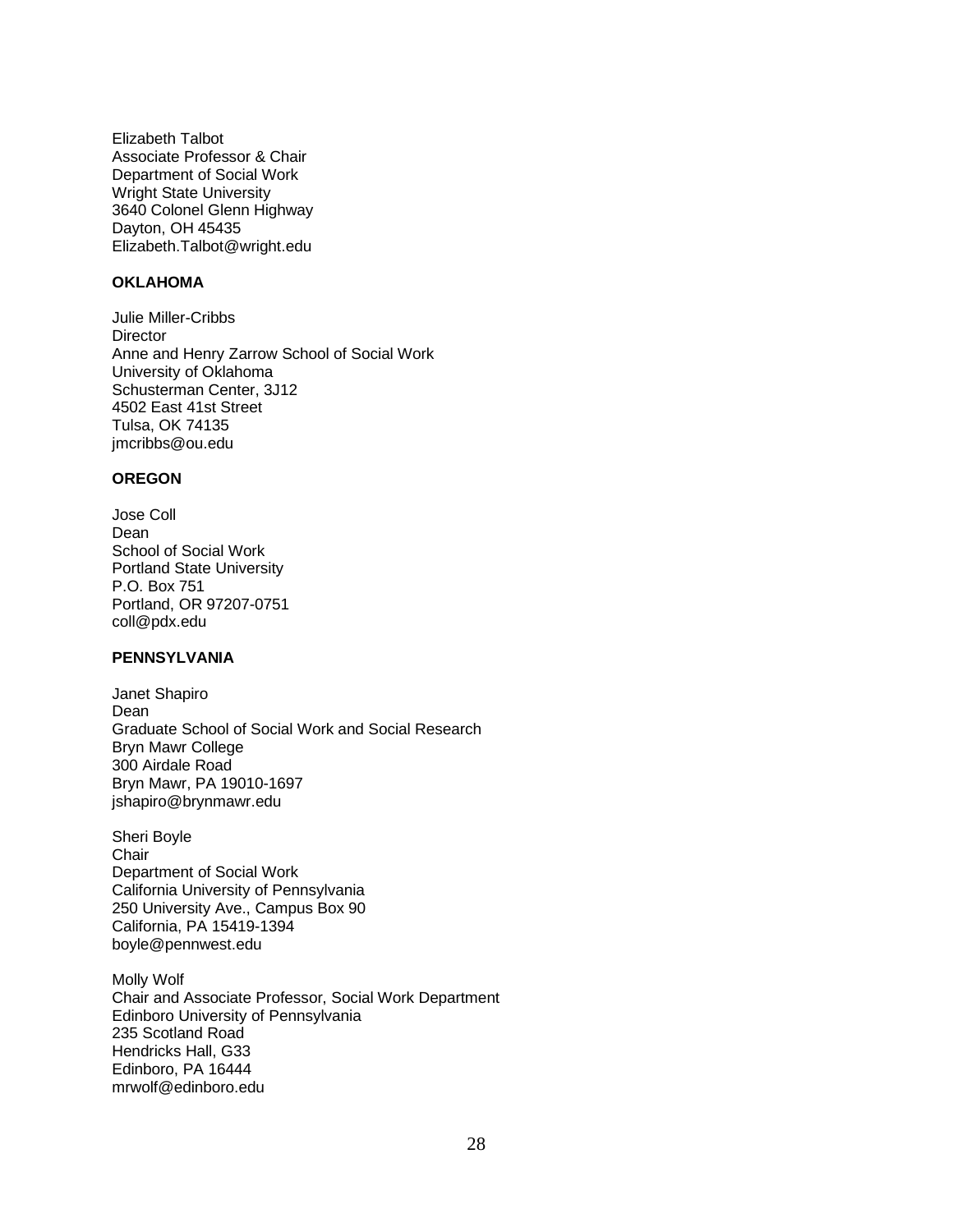John G. Vafeas Professor and MSW Program Director Social Work Program Kutztown University P.O. Box 730 Kutztown, PA 19530 vafeas@kutztown.edu

Sister Angela Kim Director of the School of Social Work Director of MSW Program Marywood University 2300 Adams Avenue Scranton, PA 18509 akim@marywood.edu

Karen Rice Assistant Professor/Department Chair Department of Social Work Millersville University P.O. Box 1002 Millersville, PA 17551-0302 karen.rice@millersville.edu

Philip McCallion **Director** School of Social Work Temple University 1301 Cecil B. Moore Ave., Ritter Annex 509 Philadelphia, PA 19122-6021 philip.mccallion@temple.edu

Sally Bachman Dean School of Social Policy and Practice University of Pennsylvania 3701 Locust Walk Philadelphia, PA 19104-6214 sbachman@upenn.edu

Elizabeth M. Z. Farmer Dean School of Social Work University of Pittsburgh 2117 Cathedral of Learning Pittsburgh, PA 15260 efarmer@pitt.edu

Ginneh Akbar Chair and MSW Program Director Department of Graduate Social Work West Chester University Reynolds Hall West Chester, PA 19383 GAkbar@wcupa.edu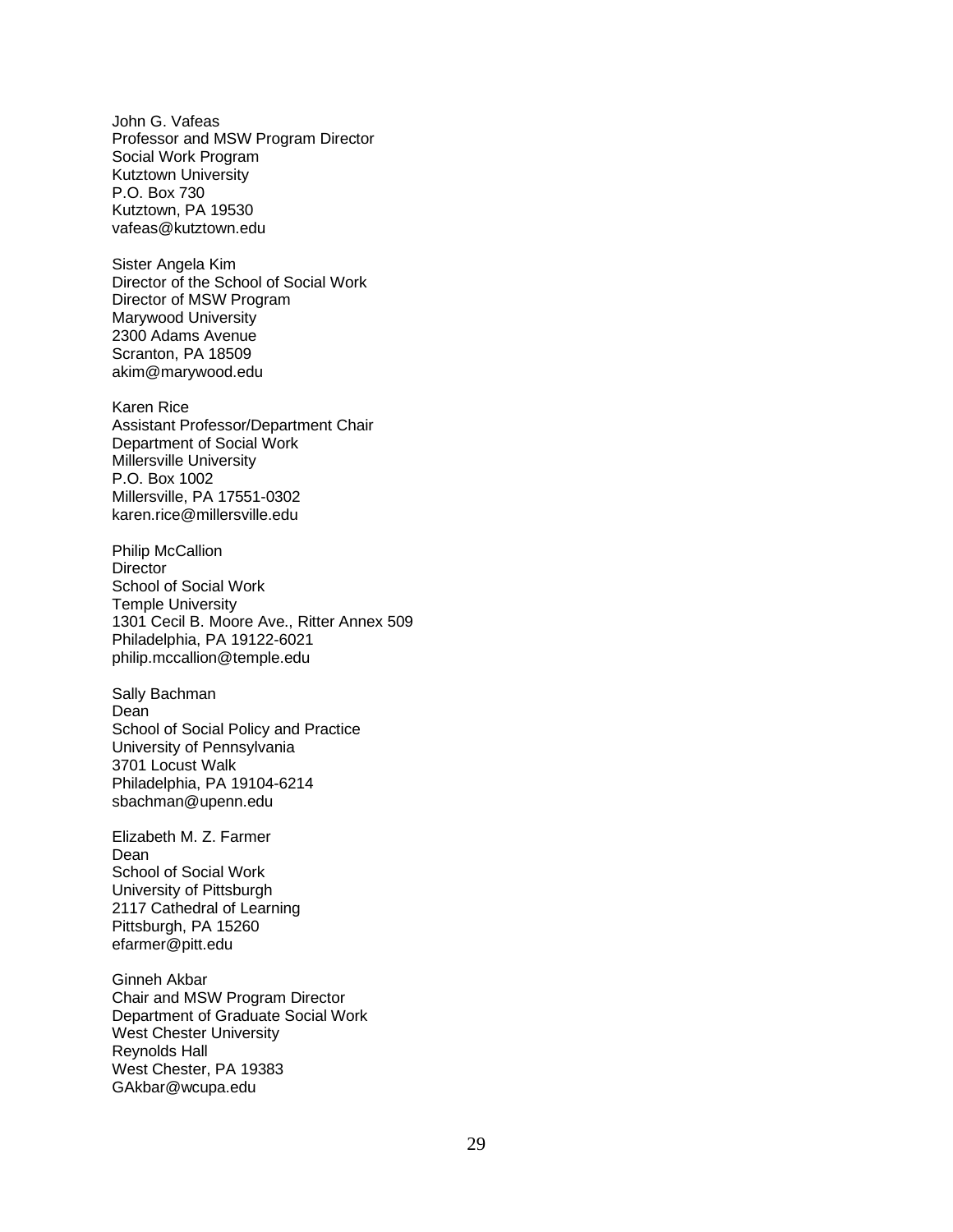## **RHODE ISLAND**

Jayashree Nimmagadda Interim Dean and Professor School of Social Work Rhode Island College 600 Mount Pleasant Avenue Providence, RI 02908 jnimmagadda@ric.edu

## **SOUTH CAROLINA**

Teri Browne Interim Dean College of Social Work University of South Carolina Hamilton College, Room 336 1512 Pendleton Street Columbia, SC 29208 BROWNETM@mailbox.sc.edu

Anthony J. Hill Chair, Graduate Program Director, and Associate Professor Winthrop University Department of Social Work 130 Bancroft Hall Rock Hill, SC 29733 hilla@winthrop.edu

#### **TENNESSEE**

Cathy McElderry Chair and Professor Middle Tennessee State University Department of Social Work MTSU Box 139 – ACB 130I 1301 East Main Street Murfreesboro, TN 37132 Cathy.McElderry@mtsu.edu

Nita Mehr Acting Director, MSW Program School of Social Work Union University 1050 Union University Drive Jackson, TN 38305 nmehr@uu.edu

Lori Messinger Dean College of Social Work University of Tennessee Knoxville 1618 W. Cumberland Ave. Knoxville, TN 37996 LMessing@utk.edu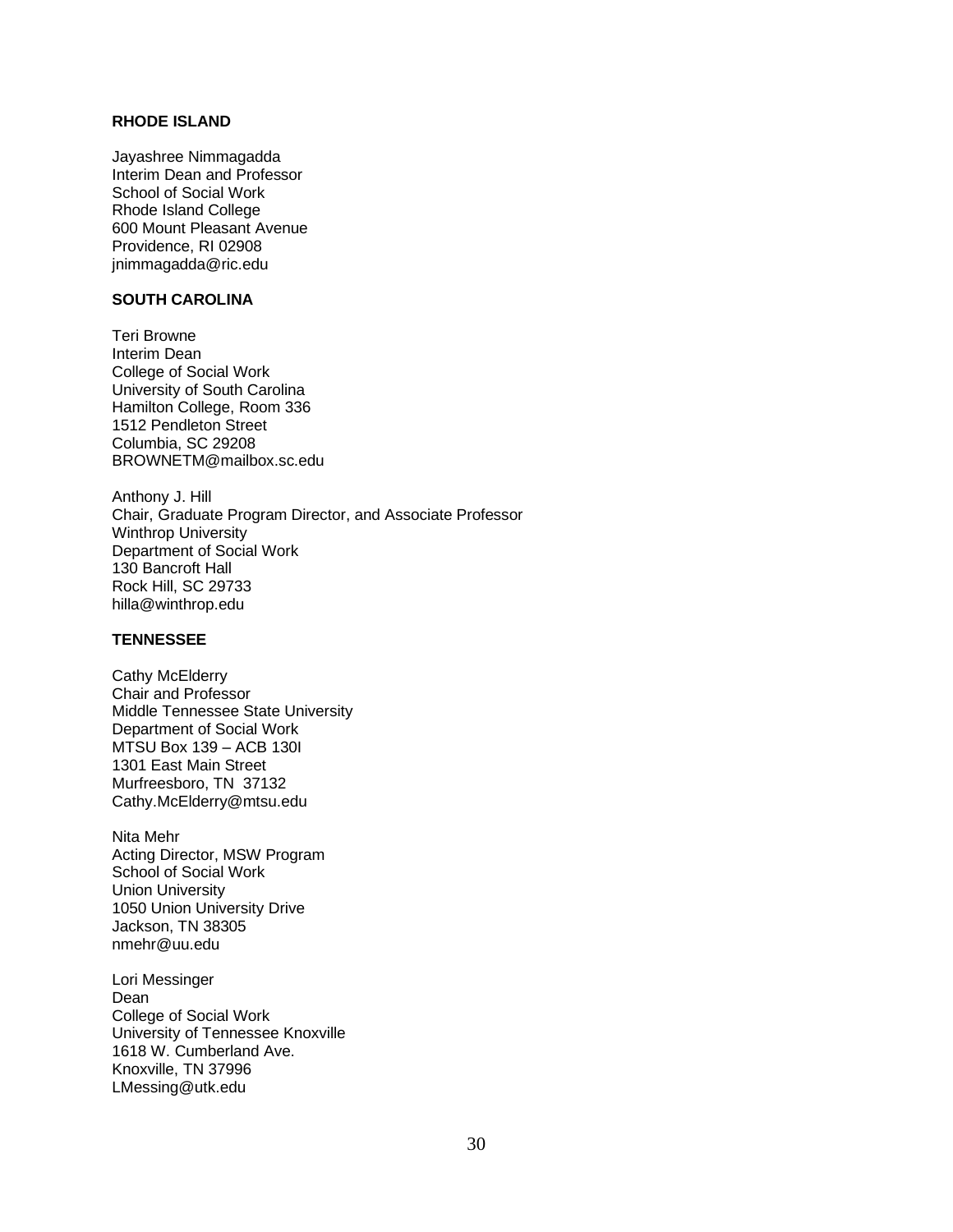Susan Neely-Barnes **Chair** School of Social Work University of Memphis McCord Hall 230 Memphis, TN 38152 snlybrns@memphis.edu

## **TEXAS**

Thomas Winter **Director** School of Social Work Abilene Christian University ACU Box 27890 Abilene, TX 79699 wintert@acu.edu

Jon E. Singletary Dean Diana R. Garland School of Social Work Baylor University P.O. Box 97320, 1 Bear Place Waco, TX 76798-7320 Jon\_Singletary@baylor.edu

Karina Gil **Director** Worden School of Social Service Our Lady of the Lake University 411 SW 24th Street San Antonio, TX 78227 kegil@ollusa.edu

Freddie Avant Professor and Associate Dean/Director Master of Social Work Program Stephen F. Austin State University School of Social Work P.O. Box 6104, SFA Station Nacogdoches, TX 75962-6104 favant@sfasu.edu

Nada Elias-Lambert Associate Professor and Interim Department Chair Department of Social Work Texas Christian University TCU Box 298750 Fort Worth, TX 76129 n.eliaslambert@tcu.edu

Angela Ausbrooks **Director** School of Social Work Texas State University 601 University Dr.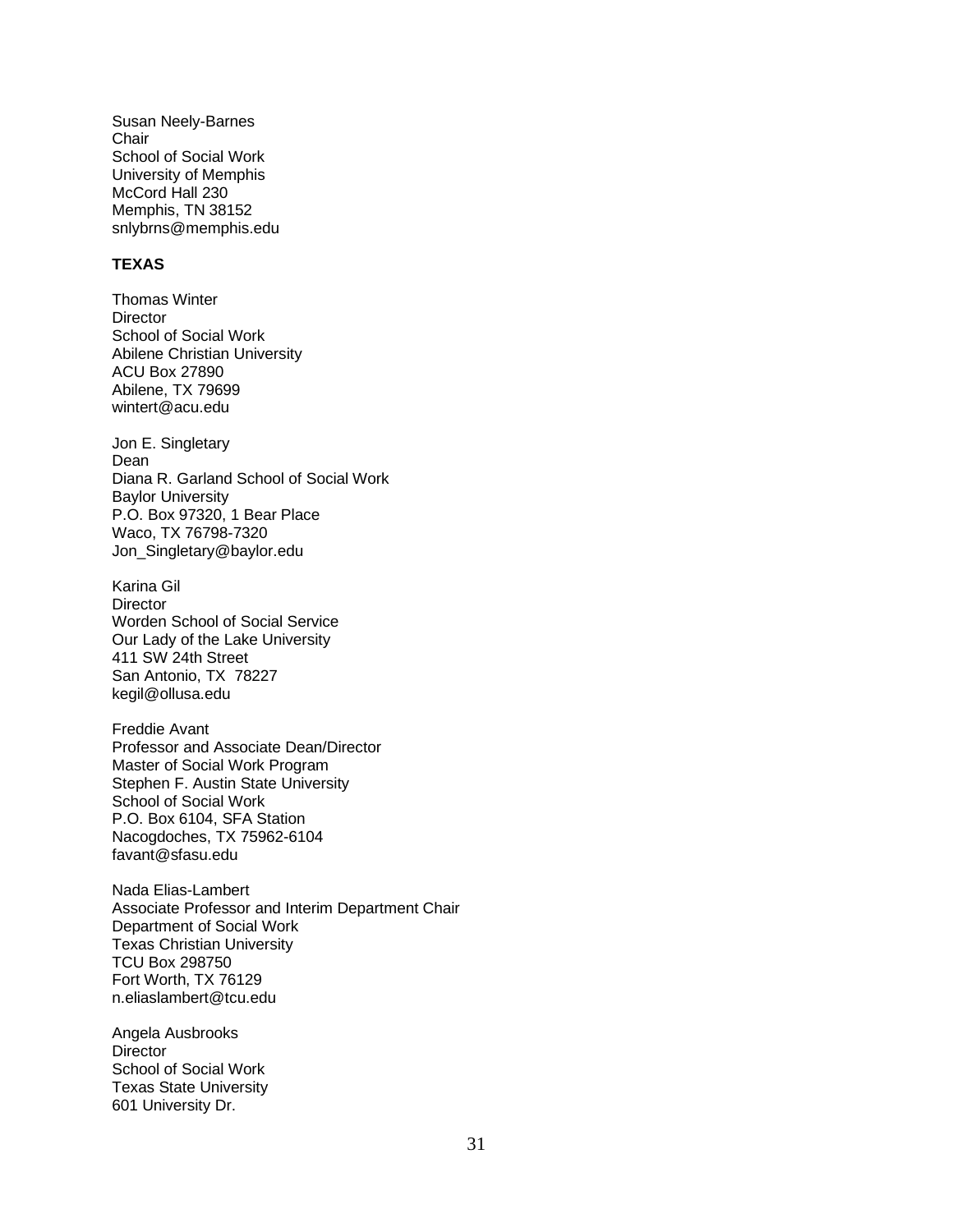San Marcos, TX 78666-4616 a\_ausbrooks@txstate.edu

Alan Dettlaff Dean and Professor Graduate College of Social Work University of Houston 110HA Social Work Building Houston, TX 77204-4013 ajdettlaff@uh.edu

Scott D. Ryan Dean & Professor School of Social Work The University of Texas at Arlington 211 S. Cooper Street Arlington, TX 76019-0129 sdryan@uta.edu

Allan Cole Dean Steve Hicks School of Social Work University of Texas at Austin 1 University Station D3500 Austin, TX 78712-0358 ahcole@austin.utexas.edu

Bruce Friedman **Chair** Department of Social Work University of Texas at El Paso 500 W. University Ave El Paso, TX 79968 bdfriedman@utep.edu

Amy Chanmugam **Chair** Department of Social Work College of Public Policy The University of Texas at San Antonio 501 Cesar Chavez San Antonio, TX 78207 Amy.Chanmugam@utsa.edu

Luis R. Torres-Hostos Founding Dean and Professor School of Social Work The University of Texas Rio Grande Valley 1201 W. University Drive Edinburg, TX 78539 Luis.TorresHostos@utrgv.edu

## **UTAH**

Gordon E. Limb **Director**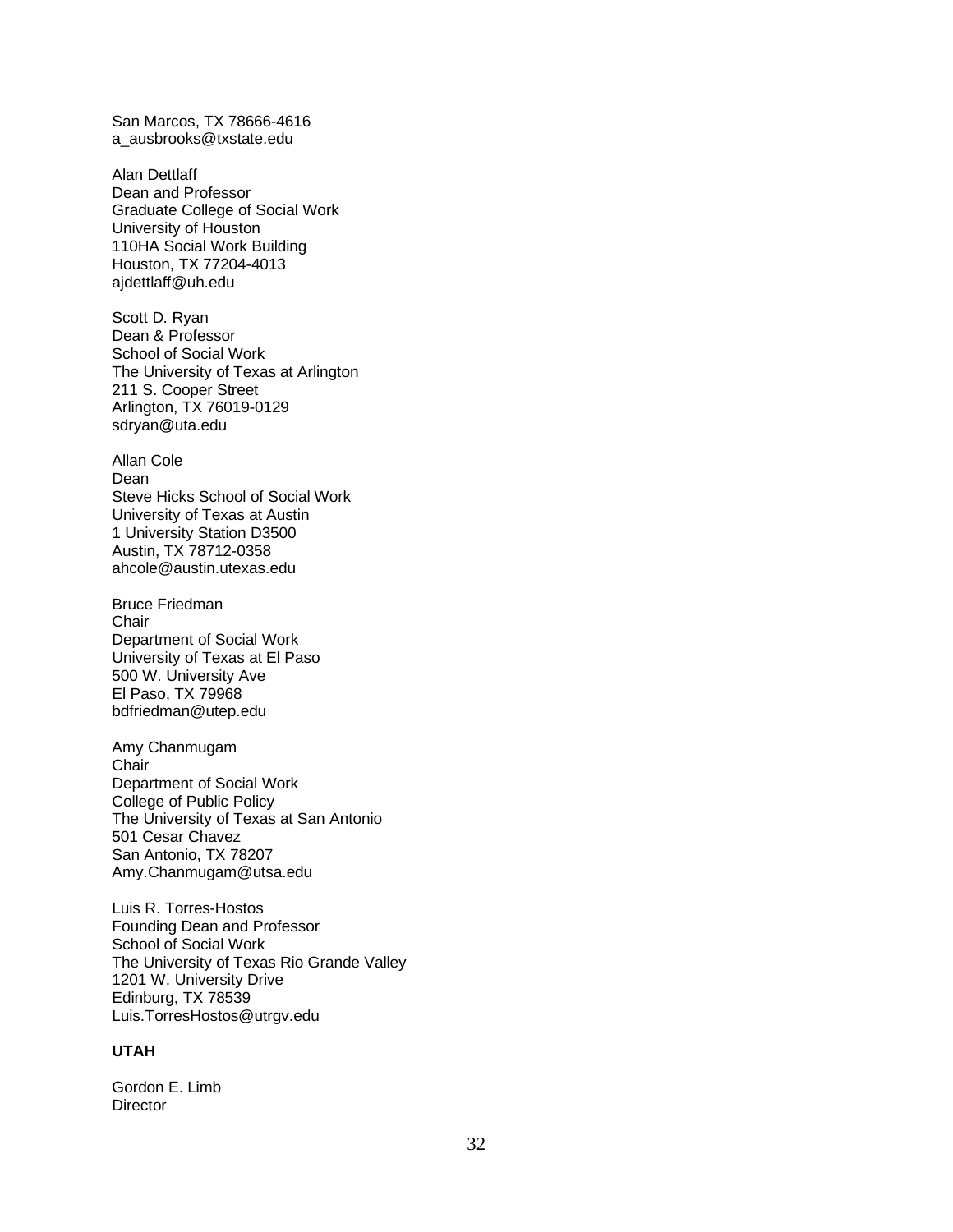School of Social Work Brigham Young University 2190 JFSB Provo, UT 84602 gordon\_limb@byu.edu

Martell Teasley Dean College of Social Work University of Utah 395 South 1500 East, Room 109 Salt Lake City, UT 84112 Martell.Teasley@utah.edu

## **VIRGINIA**

Emily Ihara **Chair** Department of Social Work George Mason University College of Health and Human Services 4400 University Drive Fairfax, VA 22030 eihara@gmu.edu

Beth Angell Dean School of Social Work Virginia Commonwealth University Academic Learning Center, Room 3102G 1000 Floyd Avenue P.O. Box 842027 Richmond, VA 23284-2027 keangell@vcu.edu

#### **WASHINGTON**

Amanda Reedy **Director** School of Social Work Eastern Washington University 102 Senior Hall Cheney, WA 99004-2441 areedy@ewu.edu

Mary Kay Brennan Interim MSW Director and SW Dept Chair Seattle University Casey 3W / 901 12th Ave. P.O. Box 222000 Seattle, WA 98122-1090 mkbrenn@seattleu.edu

Edwina Uehara Professor and Ballmer Endowed Dean in Social Work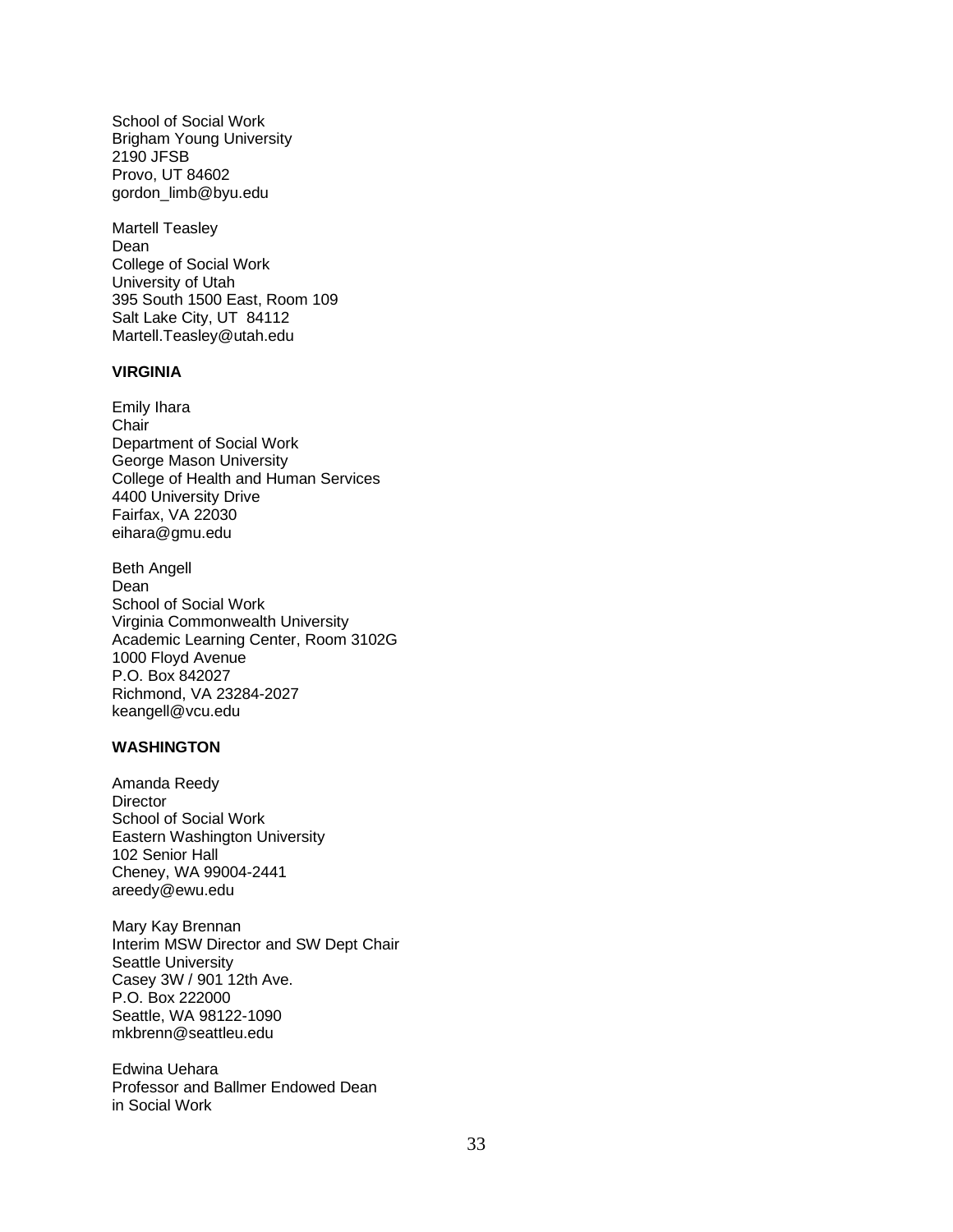School of Social Work University of Washington 4101 15th Avenue NE Seattle, WA 98105-6299 eddi@u.washington.edu

Keva Miller Dean & Professor School of Social Work & Criminal Justice University of Washington Tacoma 1900 Commerce Street Tacoma, WA 98402 kevamill@uw.edu

## **WEST VIRGINIA**

Deana F. Morrow Director and Professor School of Social Work Eberly College of Arts and Sciences West Virginia University 105 Knapp Hall, P.O. Box 6830 Morgantown, WV 26506 deana.morrow@mail.wvu.edu

C. Scott Inghram Social Work Director, MSW Program Director Concord University P.O. Box 1000 Athens, WV 24712-1000 inghramcs@concord.edu

## **WISCONSIN**

Charnetta Gadling-Cole Chair and MSW Coordinator Department of Social Work Concordia University Wisconsin and Ann Arbor 12800 North Lake Shore Drive Mequon, WI 53097-2402 Charneta.Gadling-Cole@cuw.edu

Stephanie Robert **Director** Sandra Rosenbaum School of Social Work University of Wisconsin-Madison 1350 University Avenue Madison, WI 53706-1510 sarobert@wisc.edu

Tina Freiburger Dean Helen Bader School of Social Welfare University of Wisconsin-Milwaukee 1095 Enderis Hall P.O. Box 786 Milwaukee, WI 53201